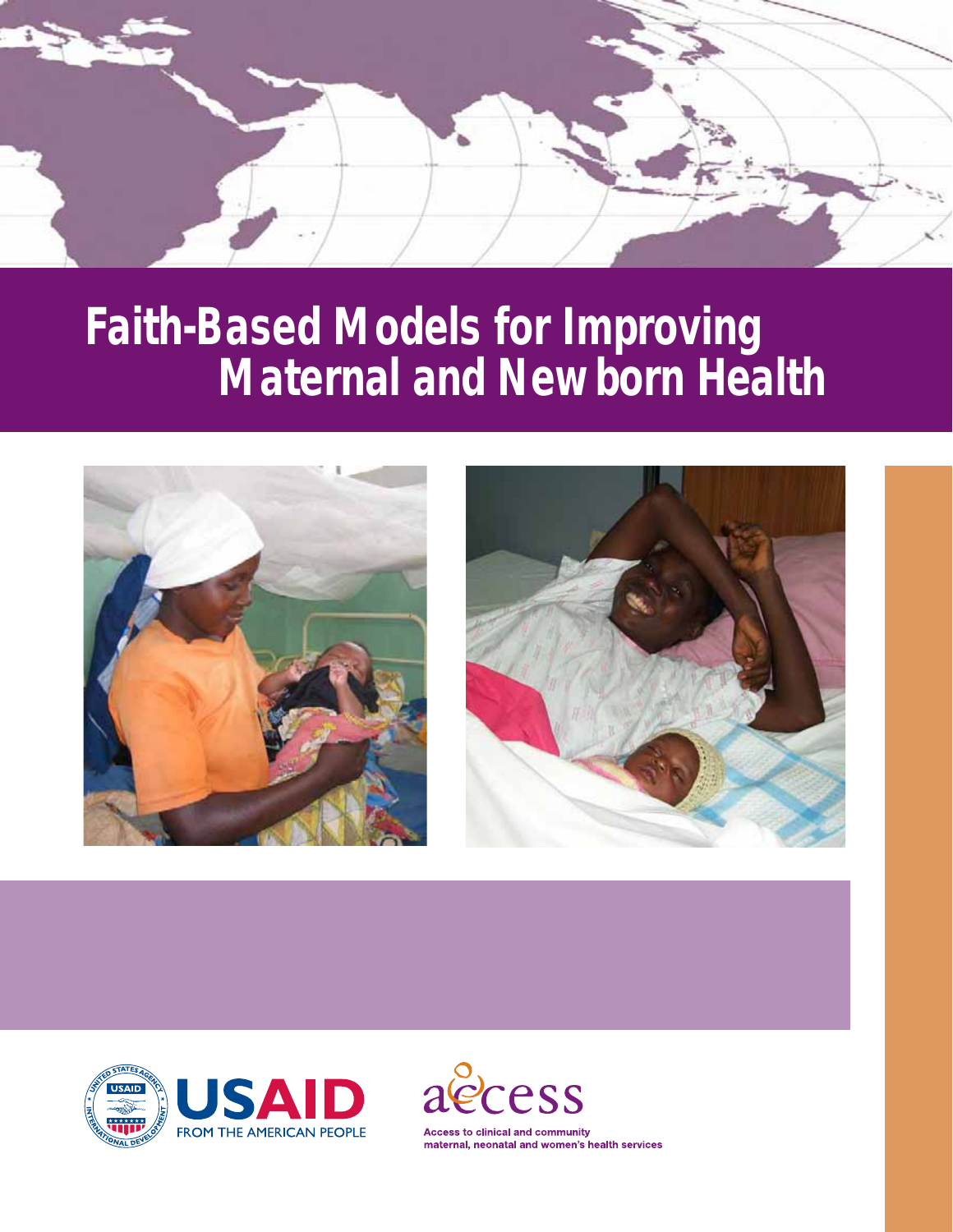#### AUTHORS:

Sarla Chand, IMA World Health Jacqui Patterson, ActionAid International USA

*The authors gratefully acknowledge the valuable assistance of colleagues who have contributed to the content and production of this brief. Special thanks go to Franklin Baer for his valuable input at different stages. Thanks also to Erika Pearl and Vickie Johnson for locating photos and articles.*

#### ACCESS PROGRAM REVIEWERS:

Koki Agarwal, JHPIEGO Patricia Daly, Save the Children Paul Derstine, IMA World Health Patricia Gomez, JHPIEGO Joseph de Graft-Johnson, Save the Children Juliet MacDowell, JHPIEGO

#### EXTERNAL REVIEWERS:

Rajnikant Arole, Comprehensive Rural Health Project Shobha Arole, Comprehensive Rural Health Project Franklin Baer (Consultant) Gary Gunderson, Emory University W. Meredith Long, World Relief Nahed Matta, U. S. Agency for International Development Jodi McGill, Presbyterian Church, USA Paul Mkandawire, Church of Central Africa, Presbyterian Juliana Yartey, World Health Organization

#### CONTRIBUTING EDITOR: EDITORIAL ASSISTANCE:

Alisha Horowitz, JHPIEGO Dana Lewison, JHPIEGO

GRAPHIC DESIGNER: PRODUCTION ASSISTANCE: Jamie Wolfe, JHPIEGO Youngae Kim, JHPIEGO

This publication is made possible through support provided by the Maternal and Child Health Division, Office of Health, Infectious Diseases and Nutrition, Bureau for Global Health, U.S. Agency for International Development, under the terms of the Leader with Associates Cooperative Agreement GHS-A-00-04-00002-00. The opinions expressed herein are those of the authors and do not necessarily reflect the views of the U.S. Agency for International Development.

September 2007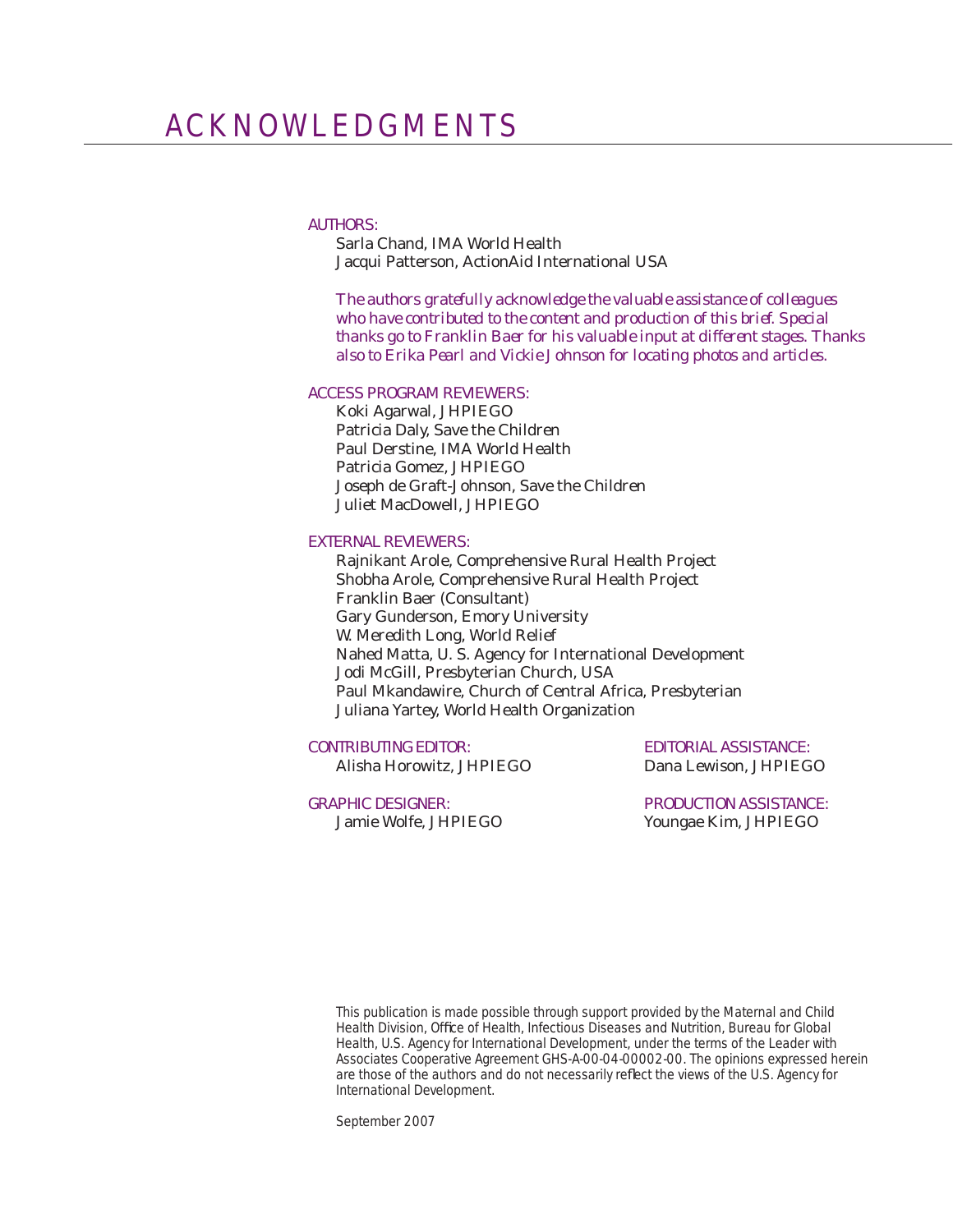## TABLE OF CONTENTS

page 2 Acronyme

| µay∈ ∠  | <b>AUDITION</b>                                                                              |
|---------|----------------------------------------------------------------------------------------------|
| page 3  | <b>Executive Summary</b>                                                                     |
| page 4  | <b>Introduction</b>                                                                          |
| page 5  | Successful Models of Faith-Based Organizations for Maternal<br>and Newborn Care              |
|         | <b>FBO Health Networks</b>                                                                   |
|         | Community Health Programs Focusing on Behavior Change                                        |
|         | Congregration-Based Health Programs                                                          |
|         | Comprehensive Health Care                                                                    |
| page 19 | <b>Conclusions</b>                                                                           |
| page 20 | <b>Challenges</b>                                                                            |
| page 21 | Recommendations for Strengthening Partnerships among FBOs,<br><b>Policymakers and Donors</b> |

 For Faith-Based Organizations For Policymakers For Donors

page 23 Bibliography

## Figures and Tables

- page 5 FIGURE 1 | Contribution of Christian Health Networks in Selected African Countries
- page 8 FIGURE 2 | Care Group Model
- page 12 FIGURE 3 | CRHP Jamkhed Referral Model
- page 17 FIGURE 4 | Increase in Prenatal Care-SANRU-Assisted Health Zones
- page 18 FIGURE 5 | Increase in Assisted Births-SANRU III Project
- page 6 TABLE 1 | Key Project Indicators in the Kasese District Pilot Study
- page 9 TABLE 2 | Project Results for Chokwe (1999–2003)
- page 14 TABLE 3 | Impact of CRHP on Key Health Indicators in Project Villages
- page 19 TABLE 4 | Significant Change in Critical Health Indicators after SANRU Program Interventions in the Oicha Health Zone, Democratic Republic of Congo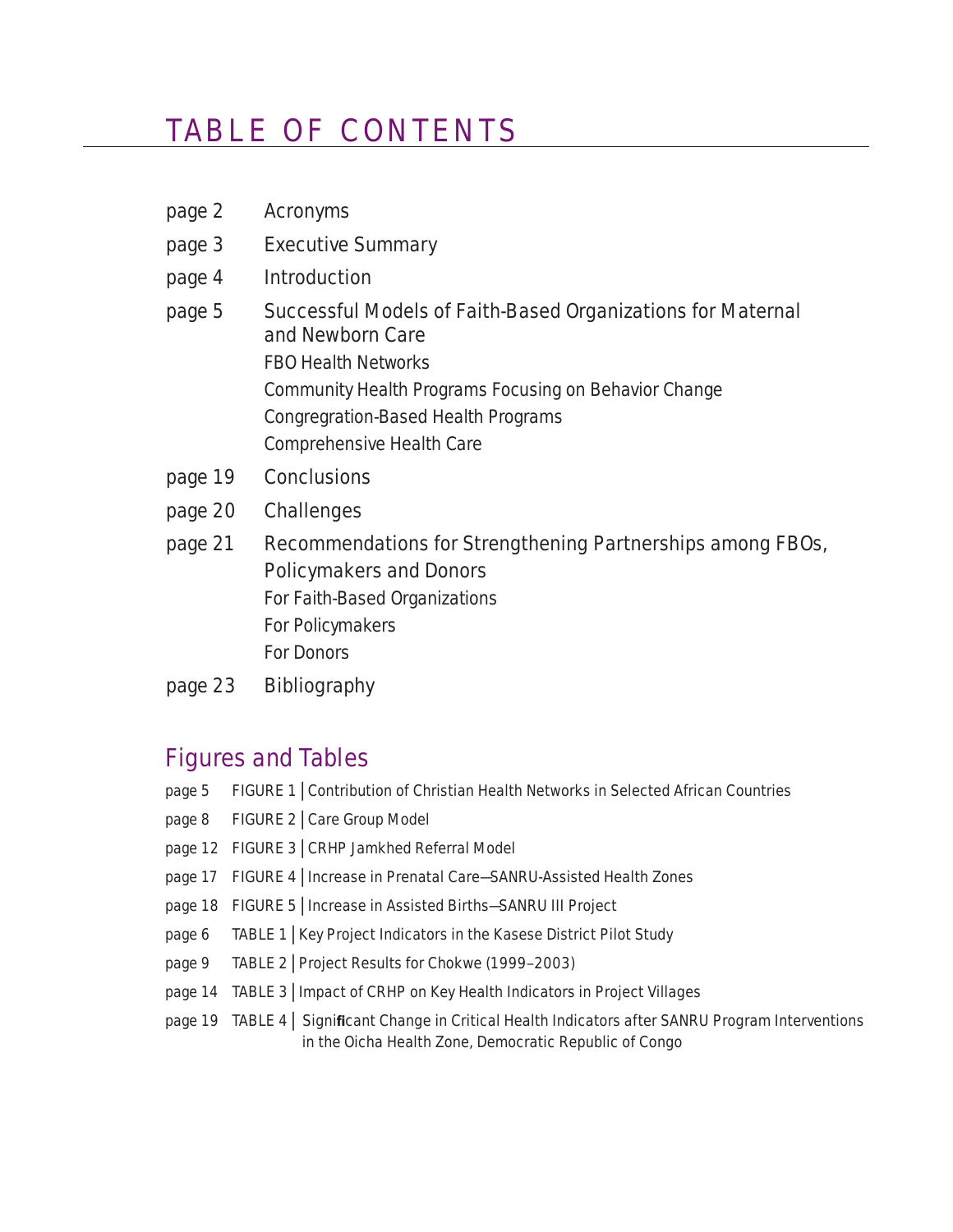## ABBREVIATIONS AND ACRONYMS

| <b>ANC</b>       | Antenatal care                                     |
|------------------|----------------------------------------------------|
| <b>CCAP</b>      | Church of Central Africa, Presbyterian             |
| <b>CHA</b>       | <b>Christian Health Association</b>                |
| <b>CORP</b>      | Community-Owned Resource Person                    |
| <b>CRHP</b>      | Comprehensive Rural Health Project                 |
| <b>ECC-DOM</b>   | Eglise du Christ au Congo (Congo Church of Christ) |
|                  | <b>Medical Office</b>                              |
| <b>FBO</b>       | Faith-based organization                           |
| <b>IPT</b>       | Intermittent preventive treatment                  |
| IPT <sub>1</sub> | First dose of intermittent preventive treatment    |
| IPT <sub>2</sub> | Second dose of intermittent preventive treatment   |
| <b>ITN</b>       | Insecticide-treated bed net                        |
| <b>MHT</b>       | Mobile health team                                 |
| <b>MIP</b>       | Malaria in pregnancy                               |
| <b>MNH</b>       | Maternal and newborn health                        |
| <b>MOH</b>       | Ministry of Health                                 |
| <b>NGO</b>       | Nongovernmental organization                       |
| <b>NRHM</b>      | National Rural Health Mission                      |
| <b>SBA</b>       | Skilled birth attendant                            |
| TB               | <b>Tuberculosis</b>                                |
| <b>UMC</b>       | The United Methodist Church                        |
| <b>USAID</b>     | U. S. Agency for International Development         |
| <b>VHW</b>       | Village health worker                              |
| <b>WHO</b>       | World Health Organization                          |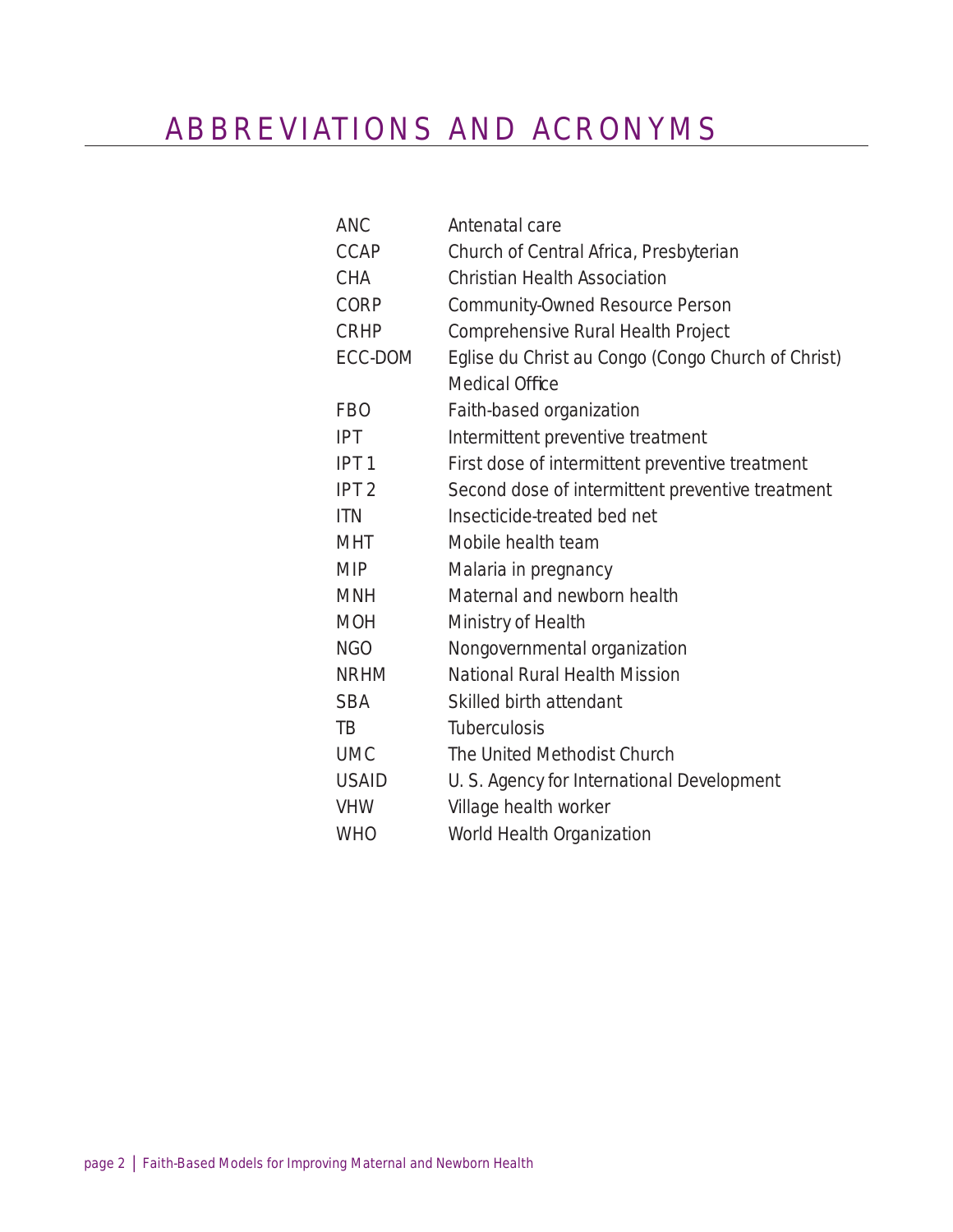Faith-based organizations (FBOs) play a crucial role in increasing access to maternal and newborn health (MNH) services worldwide. In developing countries, faith-based health care facilities provide a significant percentage of health care services. With networks that reach even the most remote communities, many FBOs are well positioned to promote demand for and access to MNH services.

Partnerships among FBOs and other stakeholders are critical in promoting and delivering improved MNH services. Such partnerships increase the quality and quantity of services, as well as access to them, and ensure their sustainability—influencing behaviors at the community, family and individual levels. FBOs are important partners of the public health systems in most countries, especially in Africa, and recognition and support of a country's FBOs can lead to improvements in the entire national health care sector.

FBO health networks and community- and congregation-based health programs provide a wide spectrum of clinical and outreach services. The malaria prevention program of the Synod of Livingstonia, Malawi, illustrates how congregations can be mobilized to promote behavior change to improve health and save lives. Every village has one or more faith communities, which provide a strong foundation for positive change.

This brief explores some FBO health networks and facility-based services in Uganda and Tanzania. A pilot project in the Kasese District of Uganda illustrates how Protestant, Catholic and Muslim health care providers and communities can work together from household-to-hospital levels to improve health outcomes. In addition, the brief describes community health programs focusing on behavior change—in particular, the World Relief Care Group Model in Mozambique.

The contributions of FBOs to the development of successful, replicable and sustainable models of comprehensive health care are also highlighted in this brief. One such example is the Comprehensive Rural Health Project (CRHP) in Jamkhed, India, which has empowered communities to take health into their own hands. The CRHP has had a significant impact in Jamkhed, and its influence has also expanded beyond India's borders. Another example is the SANRU Project in the Democratic Republic of Congo, a decentralized comprehensive health system that has provided leadership in the development of health zones for more than 30 years.

Building meaningful, effective partnerships among FBOs, governments and donors will not only strengthen and expand health services, but will also enable the world to achieve the health-related Millennium Development Goals, and help save the lives of mothers, newborns and children worldwide.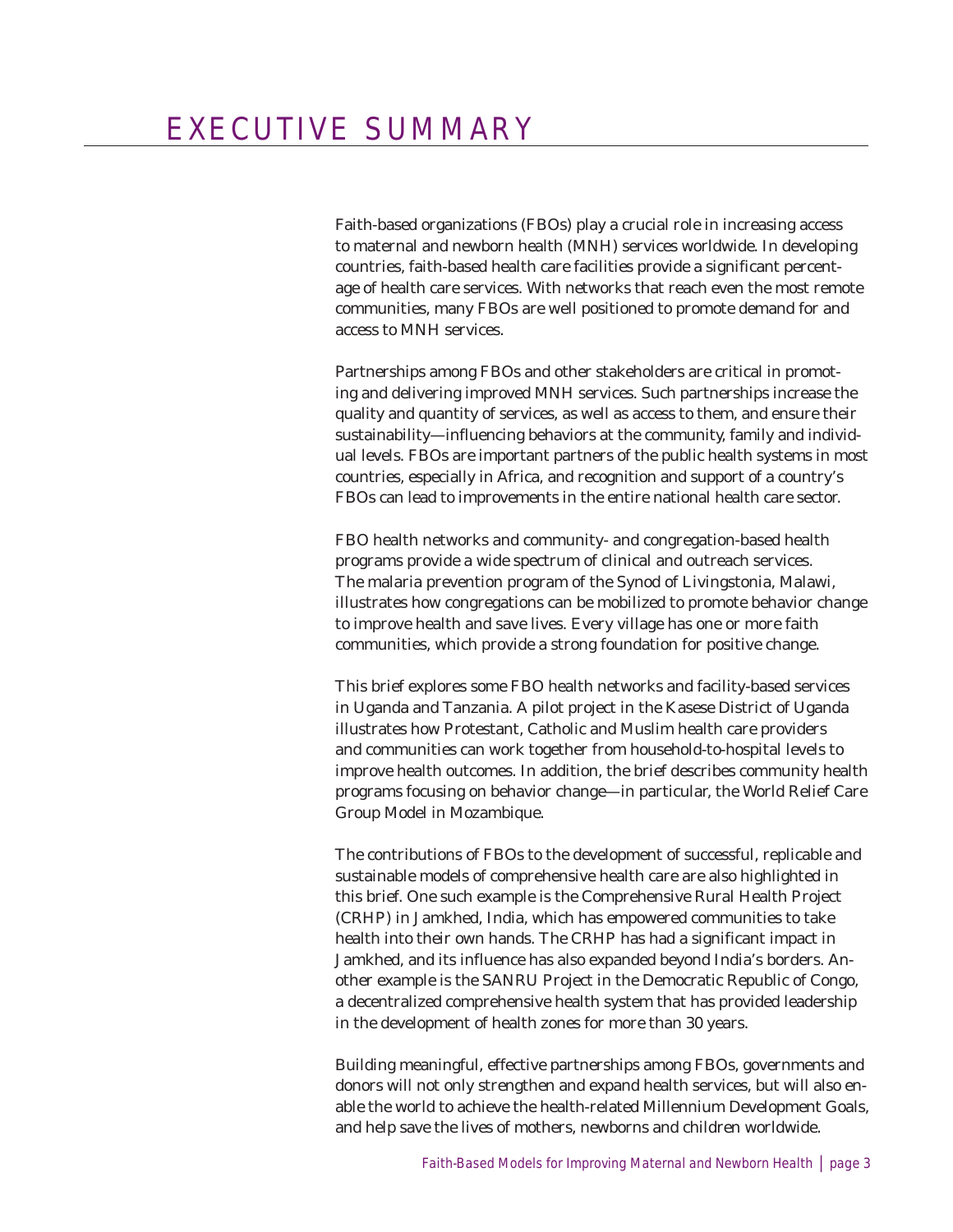Faith-based organizations (FBOs) play a crucial role in increasing access to maternal and newborn health (MNH) services throughout the householdto-hospital continuum of care. FBOs represent not only different religious affiliations, but also diverse models of health care delivery. Few studies have assessed the type and extent of health care delivery by FBOs. In the developing world, however, faith-based health care facilities provide a significant percentage of health care services. In Sub-Saharan Africa, for example, faith-based facilities provide up to 70% of the region's health care services (Dimmock 2005; World Health Organization 2007). In other parts of the world, FBOs manage 10–30% of national health sectors. It is estimated that more than 90% of these FBO facility- and community-based programs offer MNH services. FBOs that have historically provided integrated and comprehensive care are now struggling to maintain their systems because of decreased support from traditional faith-based partners overseas; challenges in recruiting and retaining human resources; and donor-funded vertical programming, which emphasizes achieving results in a short time for narrowly defined interventions versus long-term integrated programs.

FBOs provide health and education services through hospitals, health facilities, and medical, nursing, midwifery and allied schools, as well as community-based programs and congregations of local churches, mosques and temples. With networks that reach even the most remote communities, many FBOs are well positioned to promote demand for and access to MNH services that are culturally sensitive. FBOs also influence the attitudes and behaviors of their constituents.

Partnerships among FBOs and other stakeholders are critical in promoting and delivering improved MNH care services. Such partnerships increase access to services and ensure their sustainability, and influence behaviors at the community, family and individual levels. FBOs are important partners of the public health systems in most countries, and recognition and support of a country's FBOs can lead to improving the entire national health care sector.

During the development phase of this brief, it became clear that there is limited information about faith-based health care delivery and that much needs to be done to build this knowledge base. Even though FBOs have been providing health care for over a century, little has been written about them. FBOs should become proactive in writing, publishing and sharing, through various channels, their knowledge, successes and challenges.

This brief highlights the contributions of FBOs to health care by focusing on a few FBO program models that, despite multiple challenges, have been effective in improving MNH outcomes. It also explores how building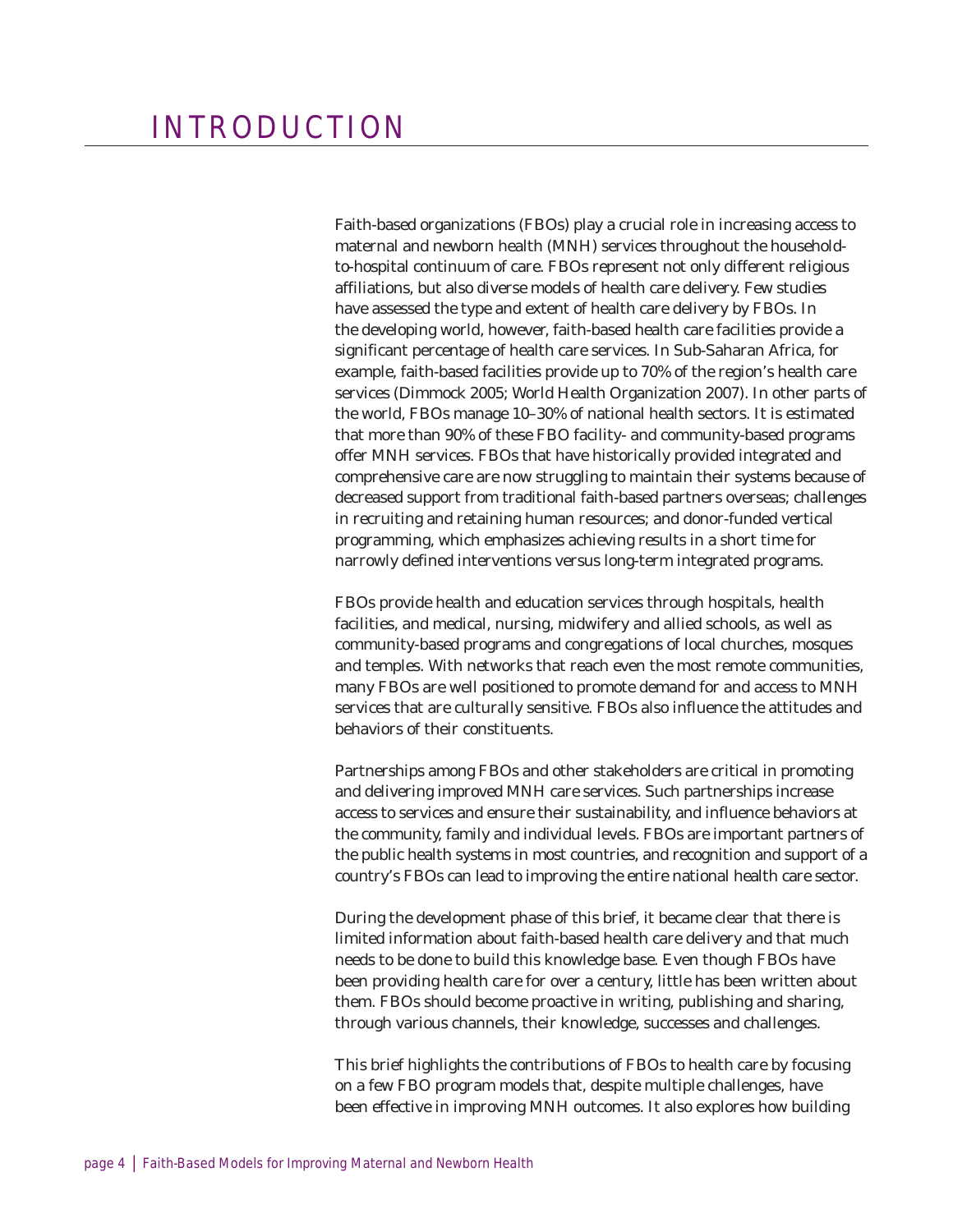meaningful partnerships among FBOs, ministries of health (MOHs) and donors will strengthen and expand health services, and enable the world to achieve the health-related Millennium Development Goals. To add to the dialogue, recommended actions for all stakeholders—FBOs, policymakers and donors—are presented at the conclusion of this brief.

## SUCCESSFUL MODELS OF FAITH-BASED ORGANIZATIONS FOR MATERNAL AND NEWBORN CARE

#### FBO Health Networks

FBOs are a diverse group representing different religious affiliations. Figure 1 presents data from a variety of sources, and depicts the role that FBOs, namely, Christian Health Associations (CHAs)—a network of Christian health facilities—play in the national health sector in a number of African countries. In addition to the CHAs, health networks of other faith groups-such as the Aga Khan network, Bakawata, Hindu Mandal and Ahamadiya—are also contributing to the National Health Sector.

FBO health networks and community- and congregation-based health programs provide a wide spectrum of clinical and outreach services. Congregationbased programs have grown from catering to the health needs of members only to reaching out to their neighborhoods and special needs groups, such as immigrants, migrants and refugees. Following are examples of some FBO health networks and facility-based services in Uganda and Tanzania.

### FIGURE 1 | Contribution of Christian Health Networks in Selected African Countries



Faith-Based Models for Improving Maternal and Newborn Health | page 5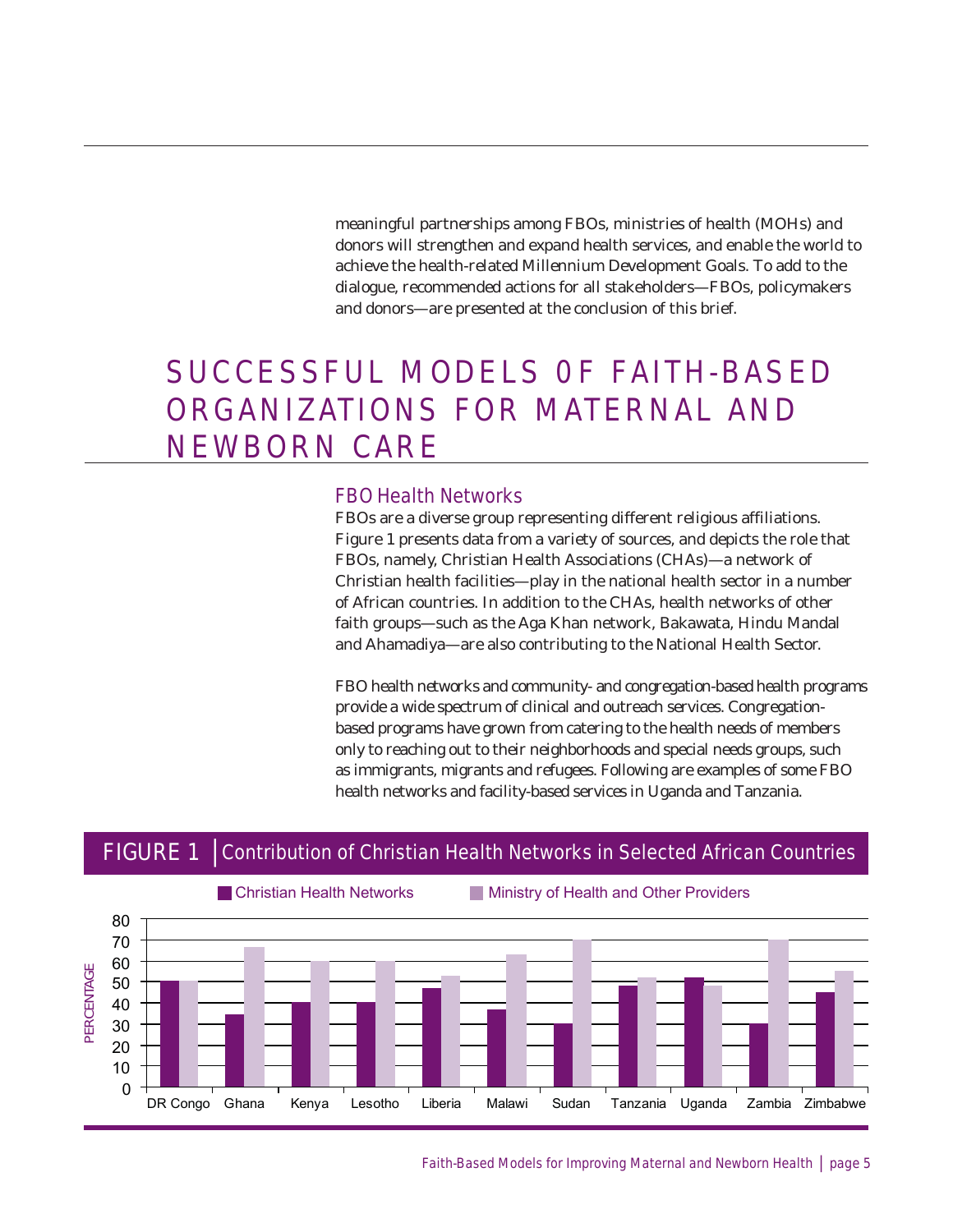*The Kasese District, Uganda.* The ACCESS Program collaborated on a pilot study in the Kasese District in Uganda with three FBOs—the Uganda Protestant Medical Bureau, the Uganda Muslim Medical Bureau and the Uganda Catholic Medical Bureau—to increase uptake of intermittent preventive treatment (IPT), using the focused antenatal care (ANC) platform, to prevent malaria in pregnancy (MIP). In 2003, at the national level, the uptake of IPT 1 was 35%, IPT 2 was 27% and the use of insecticide-treated bed nets (ITNs) was 5% (WHO and ACCESS Program 2006). However, at the FBO facilities, IPT uptake was better than the national average (Table 1).

The pilot study was conducted through already existing structures and systems, thereby strengthening them and building their capacity in focused ANC, MIP and project management. The pilot study's objectives were to increase:

- $\blacksquare$  Uptake of IPT
- $\blacksquare$  Use of ITNs among pregnant women
- Capacity among providers to deliver focused ANC services
- $\blacksquare$  The number of pregnant women coming early (first trimester) for ANC

### TABLE 1 | Key Project Indicators in the Kasese District Pilot Study

| <b>KEY PROJECT INDICATOR</b>                                                                                                         | <b>BASELINE</b> | <b>ENDLINE</b> |
|--------------------------------------------------------------------------------------------------------------------------------------|-----------------|----------------|
| Percentage of ANC clinic staff trained in MIP in the last six<br>months (including IPT and counseling on ITNs for pregnant<br>women) | 2%              | 100%           |
| Percentage of pregnant women who received ITNs or purchased<br><b>ITNs during ANC</b>                                                | $0\%$           | 27%            |
| ANC attendance in first trimester                                                                                                    | $0\%$           | 5%             |
| Percentage of pregnant women who received first course of IPT<br>under direct observation                                            | 43%             | 94%            |
| Percentage of pregnant women who received second course of<br><b>IPT</b> under direct observation                                    | 28%             | 76%            |
| Percentage of pregnant women who reported sleeping under an<br>ITN the previous night at second ANC visit                            | 37%             | $14\%*$        |

*\*This drop in ITN use most likely is due to the fact that the endline assessment was conducted during the very hot season and the baseline during the cooler months, when women are more inclined to sleep under a bed net.*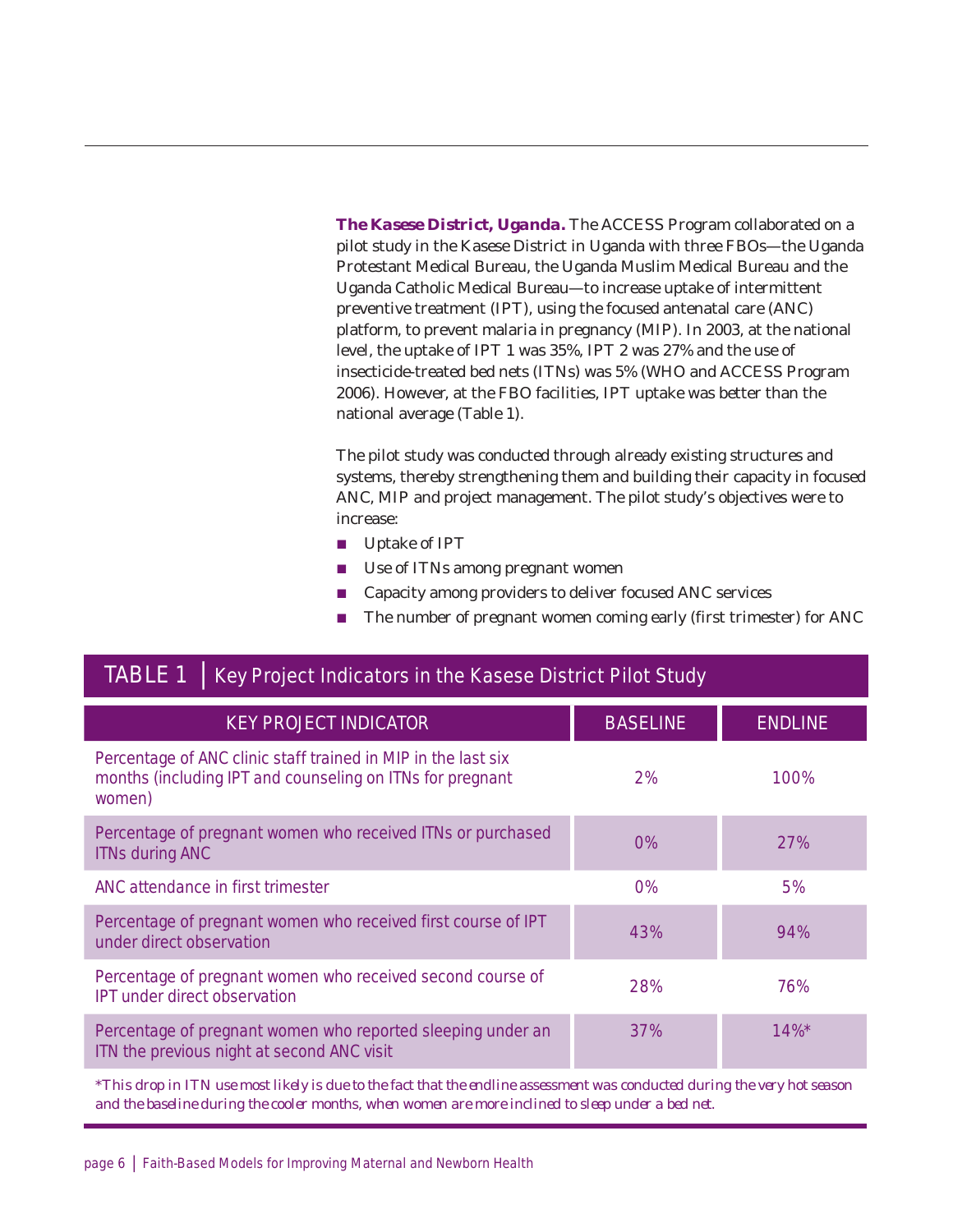Despite the intervention's short duration of nine months, provider attitudes improved significantly, and the method of directly observed treatment to ensure compliance was implemented. At the community level, Community-Owned Resource Persons (CORPs) accepted their responsibility in motivating women to go for ANC early in pregnancy. There was also increased commitment by community leaders to promote safe motherhood behaviors. The key project indicators in Table 1 illustrate this model's effectiveness and results-oriented approach.

Uganda is well positioned to scale up its programs to prevent and control MIP. The Kasese project showed that much can be gained in a short time. To replicate the Kasese successes, it will be important to ensure advocacy with the district health teams and the community, and the training of different groups, including providers, CORPs and religious leaders. In addition, follow-up support supervision should be used and sustained throughout scale-up. Addressing skilled care and community awareness at the same time is very important and leads to informed demand for high-quality services. While the pilot study in the Kasese District focused on the faith-based sector, the District Health Officer took an active role in exploring scale-up and replication throughout the district. The MOH's participation was a key component of the project's success and provides a strong foundation for Uganda to build upon in future programs.

*Kibuli Hospital—Kampala, Uganda.* Kibuli Hospital, one of the urban health units under the Uganda Muslim Medical Bureau, is a 140-bed facility that offers a variety of clinical services, including obstetrics/gynecology and family planning. The hospital has a high patient load from the surrounding Muslim population. Most patients are referred to the hospital by smaller health facilities in the vicinity. As a referral hospital, it receives a high number of cases with complications, including obstructed labor, retained placenta and postpartum hemorrhage. The hospital averages 350 births per month. A comprehensive nurse training center that graduates 30 nurses annually has been created by the hospital. The City Council Health Division awarded Kibuli Hospital "Best Performer of the Year 2004/2005" for cleanliness, outreach and community services leading to reduced maternal mortality. The maternal mortality rates at this facility are lower than those of public health facilities nationwide (Kibuli Hospital 2005).

*Shree Hindu Mandal Hospital—Dar es Salaam, Tanzania.* Shree Hindu Mandal Hospital, part of the Hindu Mandal network, is a 24-hour hospital serving almost 300 outpatients daily. With more than 250 staff, the 60-bed inpatient unit offers specialty care, including maternity, surgical and pediatric services. The hospital handles an average of 200 births per month,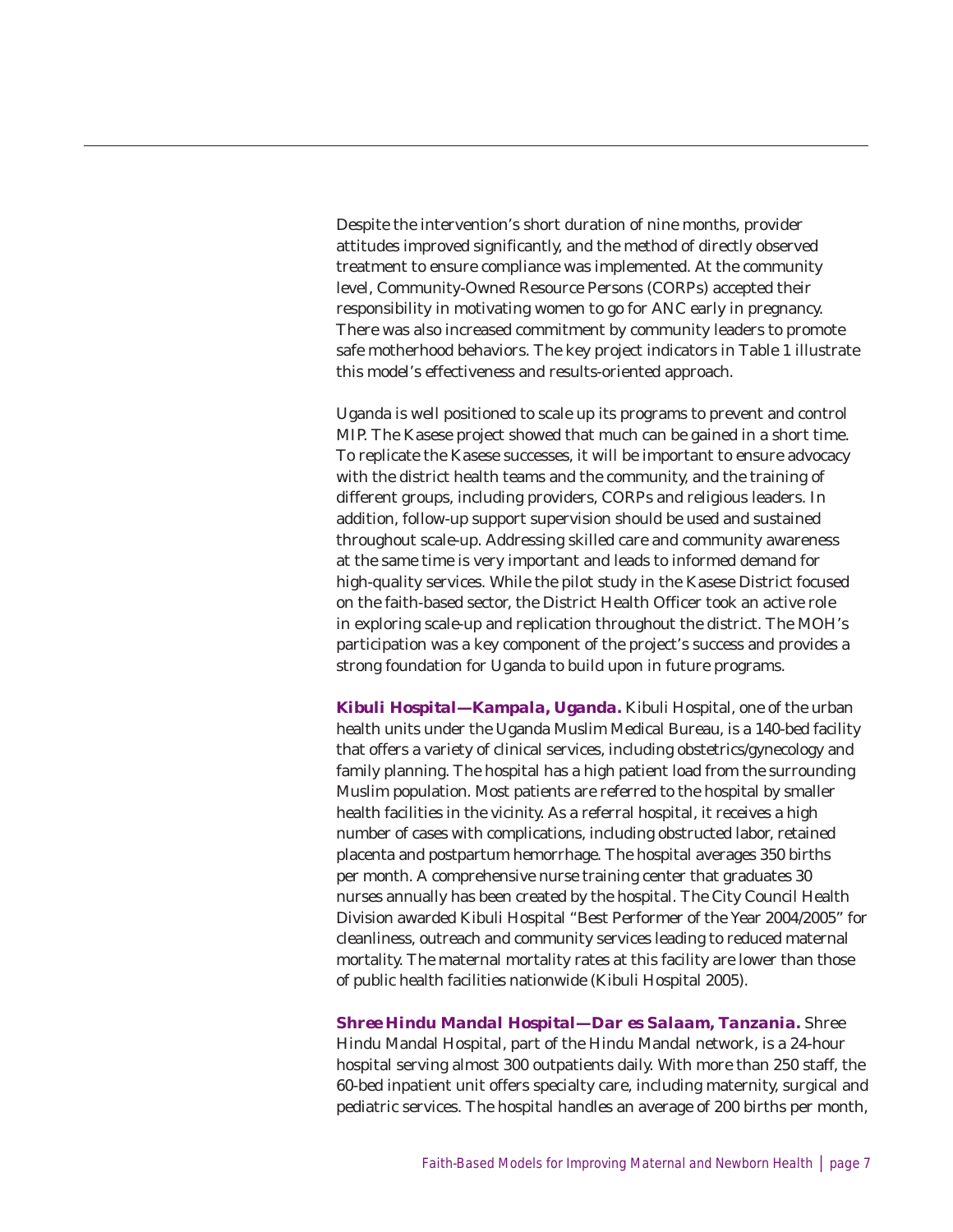and deals with complications, including prolonged labor and postpartum hemorrhage. The hospital is known for its evidence-based pediatric care and its success in handling many newborn complications.

In terms of services specific to MNH, in addition to those described above, the facility provides voluntary counseling and testing for HIV, and almost all female clients consent to this testing. Most women choose to exclusively breastfeed, but there is little follow-up by the facility since there is no community outreach program. The Government of Tanzania subsidizes immunizations so that they are free to patients, and also provides ITNs through the Hati Punguzo National Voucher System.

### Community Health Programs Focusing on Behavior Change *World Relief Care Group—Mozambique (multiple communities).*

World Relief developed the Care Group Model in rural communities of Mozambique—Vurhonga Projects I, II and III<sup>1</sup>—to address some of the gaps in achieving sustainable impact by engaging a network of community health volunteers, and training them in "care groups" as behavior change agents. These volunteers implement culturally relevant approaches and learn how to combat dehydration, facilitate the practice of birth spacing, and follow good nutrition and hygiene habits. They also learn the importance of breastfeeding, vitamins, iron supplements and immunizations. Each



volunteer then shares her newly acquired knowledge with at least 10 of her neighbors. With this approach, the volunteers spread life-transforming information in one of the most effective ways possible—mother to mother.

By recruiting a high number of volunteers, the Care Group Model involves the entire community (Figure 2). Every household with a child under five or a woman of childbearing age is visited regularly by a

*Source: World Relief 2004 (Graphic by Baer).*

<sup>1</sup> All Vurhonga health projects took place in Gaza Province and were of similar focus. Vurhonga I (1995–1999) in Guija and Mabalane Districts; Vurhonga II (1999–2003) in Chokwe District, which is highlighted in this report; and Vurhonga III (2004-2009) in Chibuto, Chicualacuala, Chigubo, Massangena and Massingir Districts.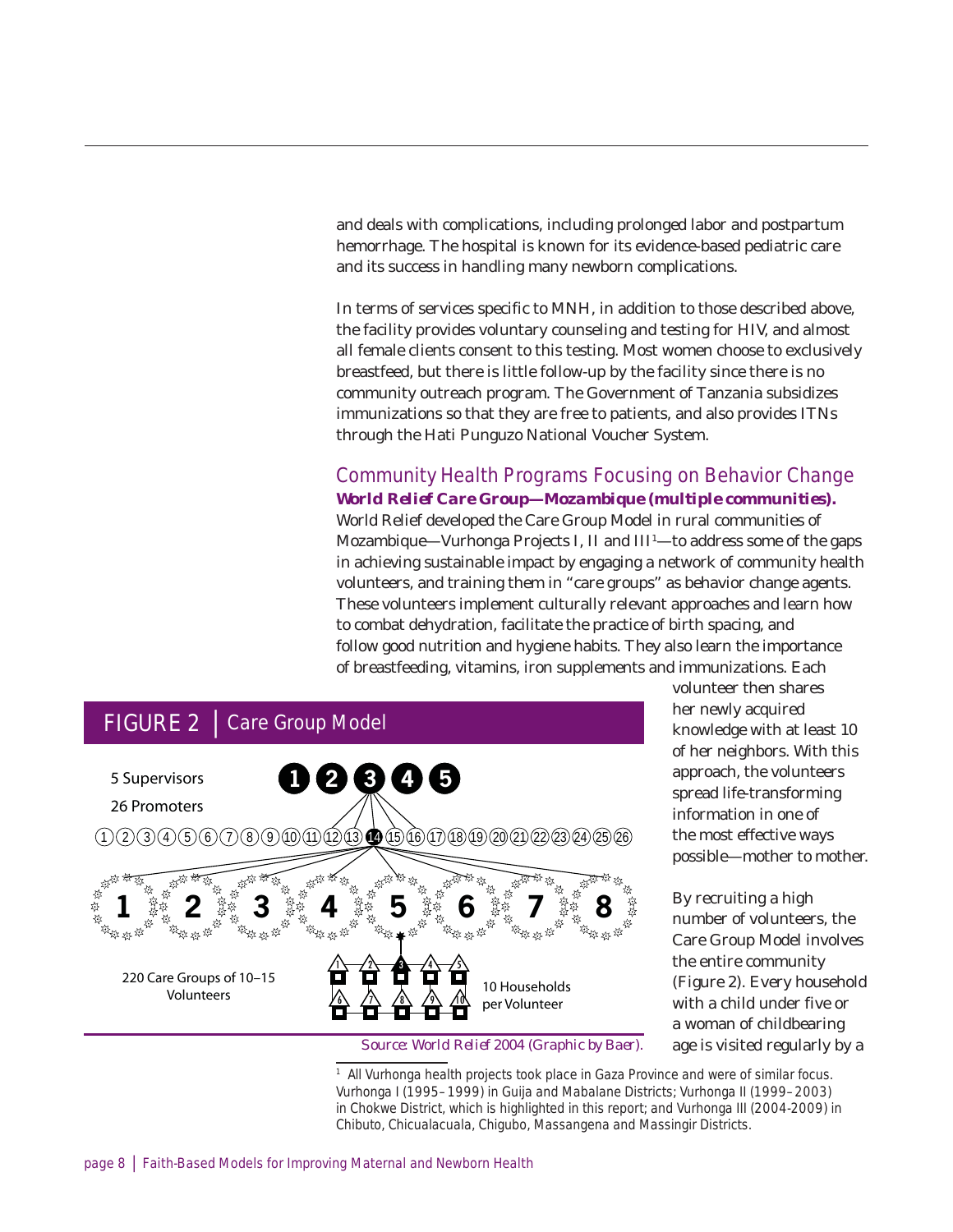Care Group volunteer, which establishes the project's credibility, achieving a multiplier effect and providing "saturation coverage" in the project areas.

Vurhonga II evaluations revealed that World Relief Care Groups—through education and behavior change interventions—reduced the overall mortality rate of young children by more than 50% through increasing the use of life-saving bed nets from >1% to 85%. In addition, rapid treatmentseeking for pneumonia symptoms increased from 2% to 99%, and the number of malnourished children receiving enriched porridge grew by 45%.

### TABLE 2 | Project Results from Chokwe (1999–2003)

|                                                                           | <b>BASELINE</b> | <b>ENDLINE</b> |
|---------------------------------------------------------------------------|-----------------|----------------|
| <b>ANC visits</b>                                                         | 30%             | 90%            |
| Delivery by trained provider                                              | 66%             | 85%            |
| Increased food consumption during<br>pregnancy                            | 45%             | 82%            |
| Exclusive breastfeeding                                                   | 10%             | 70%            |
| Knowledge about prevention of sexually<br>transmitted infections/HIV/AIDS | $0\%$           | 53%            |
| Use of family planning methods                                            | 7%              | 29%            |
| ITN use for children under 5                                              | $>1\%$          | 85%            |

Impressive results were achieved by the project in the Chokwe region for several indicators, as shown in Table 2. In addition, there was a 47% reduction in the infant mortality rate and a 62% reduction in the mortality rate of children under five years of age (Edward et al. 2007).

The Vurhonga projects also worked with religious leaders and formed pastoral care groups. Even though these groups do not visit individual households, they are a critical link with

the community and play an important role in sharing health messages. Vurhonga II's final report found that the attendance rate among pastoral care groups was 70%—well above the target of 60%. In addition, 72% of mothers who attended church during the past month reported that they heard a health message, exceeding the target of 50% (World Relief 2004).

The Care Group Model's success generated interest within the provincial MOH and donor community to scale up the model. The model has demonstrated success in other World Relief child survival programs in Cambodia, Malawi, Rwanda and other countries. In Malawi, for example, the number of women using ITNs increased from 8.5% to 60%. Furthermore, the number of women exclusively breastfeeding until six months after birth increased from 35% to 95% in the Mzimba and Rumphi Districts of Malawi.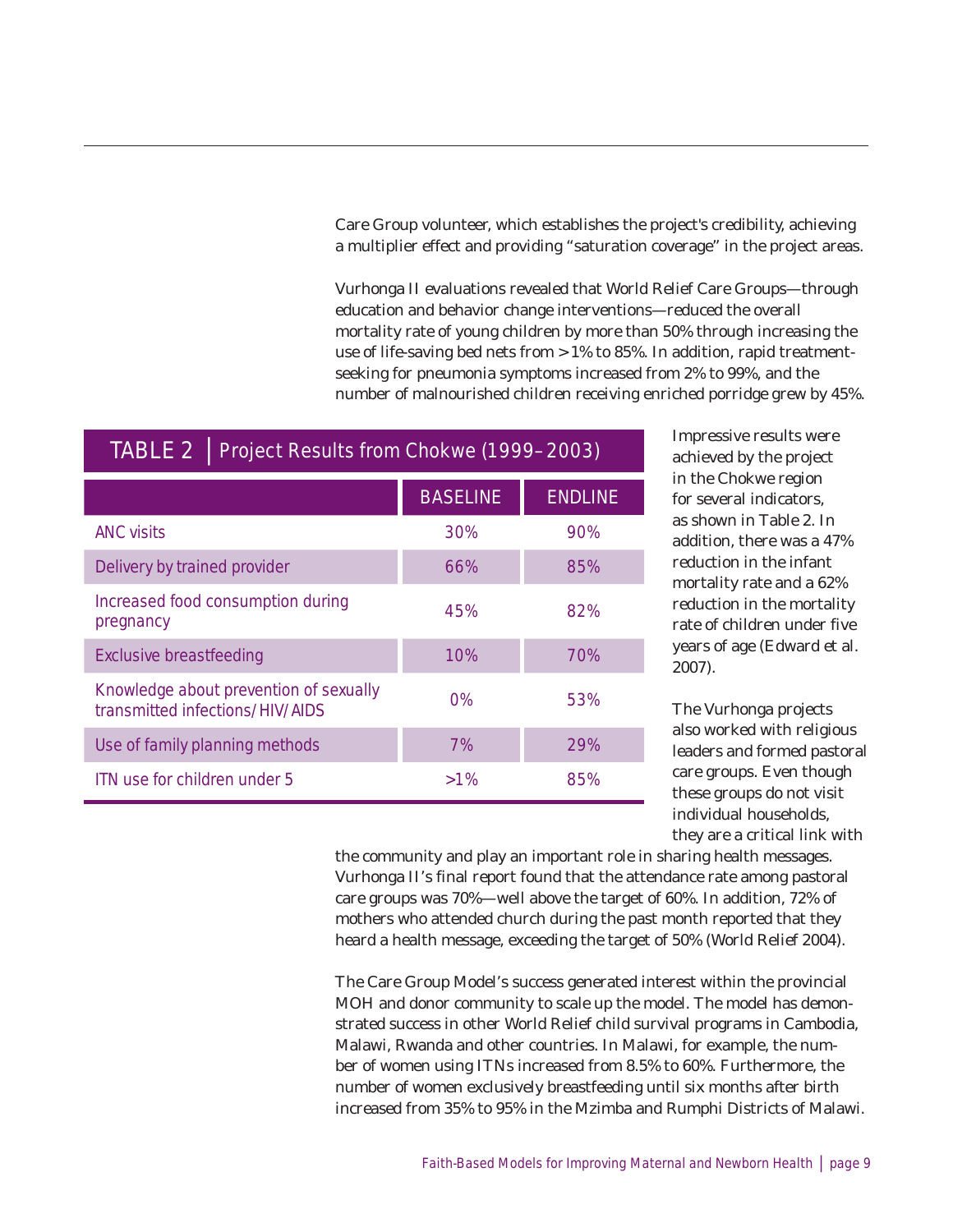### Congregation-Based Health Programs

Local congregations (churches and/or mosques) promote women's and children's health through their women's groups. Similarly, their youth groups are an effective channel for promoting appropriate reproductive health messages. The U.S.-based model of having a parish nurse or congregational health leader within congregations has taken root in several developing countries. They use behavior change messages to help monitor the health of members and encourage them to get regular checkups. Many congregations promote health care-seeking behavior and reach out to the community



*IMA World Health/William Clemmer*

by organizing health fairs, well-child clinics and other activities. Retired nurses and doctors who are members of the congregation play important roles in mobilizing their congregations to develop these activities. For example, in Kenya and Uganda, Aga Khan Health Services has a special program through which they mobilize the communities, as well as members of the mosques, to both promote and deliver health interventions in communities.

Engagement with religious leaders and members of religious organizations places the MNH agenda squarely with the public, where these topics must be discussed and addressed for any meaningful change to take place. Furthermore, clergy (priests and *Imams*) often need to

answer questions from their congregations and communities about health in general and reproductive health-related issues specifically. Religious leaders also provide pre-marriage counseling to youth. Therefore, wellinformed and mobilized religious leaders can bring about significant and lasting change in their constituencies.

Congregations can also serve as program managers and implementers for the communities their members represent. Women's and youth groups in the congregations provide some of the most effective channels for sustainable behavior change interventions. One example of this is the malaria prevention program implemented by the Synod of Livingstonia described below.

#### *Congregation-Based Malaria Prevention Program of the Synod of Livingstonia, Malawi.* The Synod of Livingstonia's malaria prevention program was established in 2000 and provides the following:

- $\blacksquare$  Health education about prevention and early treatment of malaria
- ITNs at subsidized prices to pregnant women and children five and under
- Re-treatment of nets
- Follow-up services for pregnant women and children who have had malaria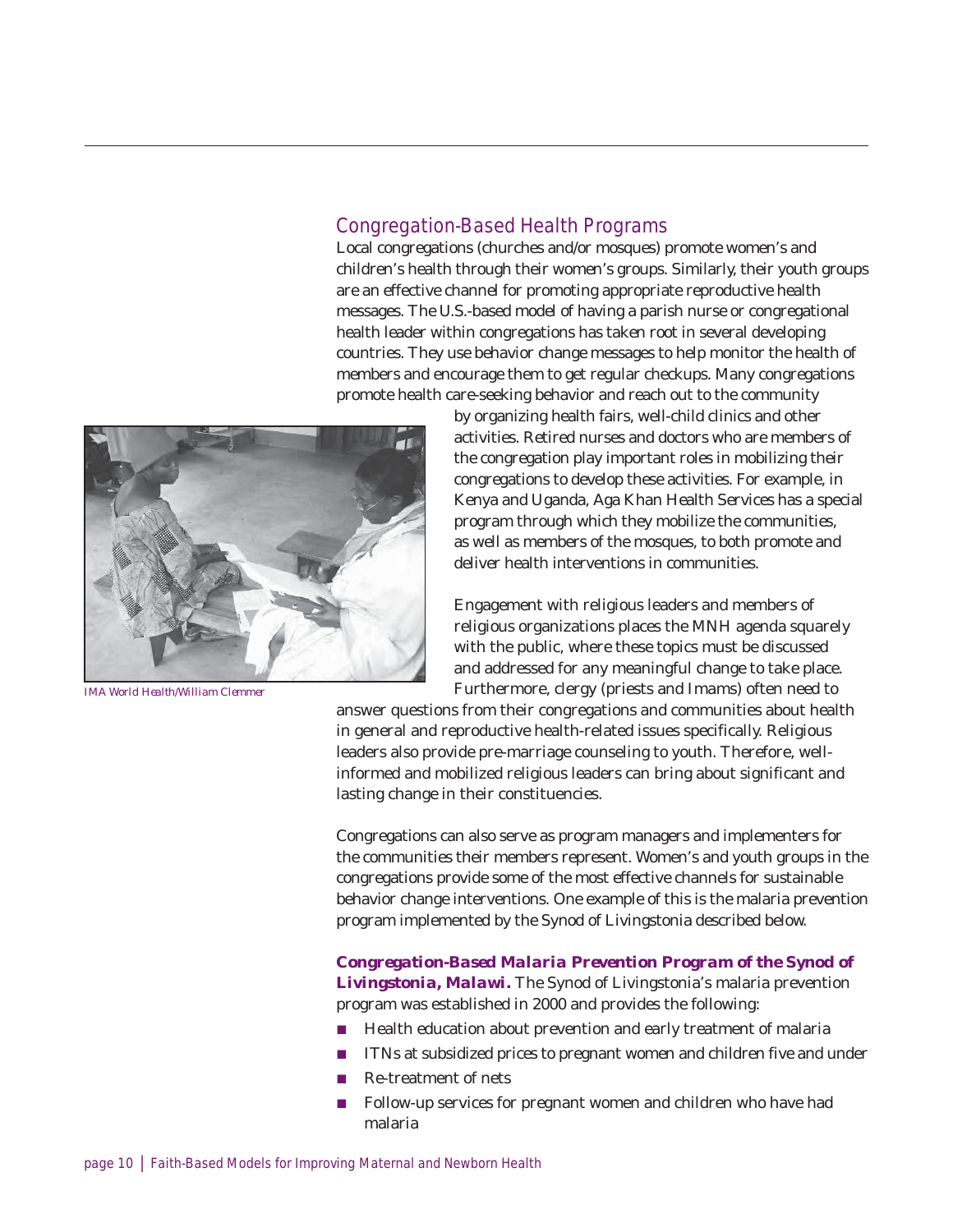The program was implemented in 26 of 150 Church of Central Africa, Presbyterian (CCAP) congregations, primarily in hard-to-reach areas along the lake shore of northern Malawi and in the interior of the country, specifically the Chitipa region near the Tanzania border. This region, politically and historically, has received fewer services than other areas of the country. The Synod Health Department trained women from the congregations to deliver messages about malaria prevention and treatment.

In 2004, a post-intervention survey about malaria prevention and treatment was conducted in 43 villages with 1,035 respondents who were either pregnant women or caretakers of children under the age of five. The survey highlighted the program's successful outreach efforts (transfer of knowledge and availability of ITNs), with a high percentage (81%) of the respondents aware of the benefits of sleeping under a mosquito net. In addition, there was a significant increase in the percentage of respondents who reported having nets in their homes. The results also suggest that there are reasons, in addition to people's knowledge about malaria transmission and prevention, that still influence their decision or ability to purchase mosquito nets or ITNs. These barriers must be identified and removed to enable widespread use of ITNs for malaria prevention.



*Christian Health Association of Kenya/Joseph Oyongo*

This congregation-based malaria prevention program is a good example of how congregations can be mobilized, both to promote prevention messages and to implement interventions, such as making nets available to people in their homes and places of worship, and identifying other determinants of health-related behavior. The program also mobilized and built capacity of women's groups in the selected congregations.

#### Comprehensive Health Care

There are numerous examples of FBOs that have successfully implemented variations of a comprehensive health care model in different parts of the world. Two such examples follow.

#### *Comprehensive Rural Health Project (CRHP)—Jamkhed, India.*

The CRHP, founded in 1970 by Rajnikant and Mabelle Arole on principles of integration, empowerment and equity, has developed a successful model (Figure 3) that has empowered communities to take health into their own hands through the leadership of village health workers (VHWs). The founders and CRHP's board of directors are Christian, as are some of the staff. Christian principles of justice and service are the foundation of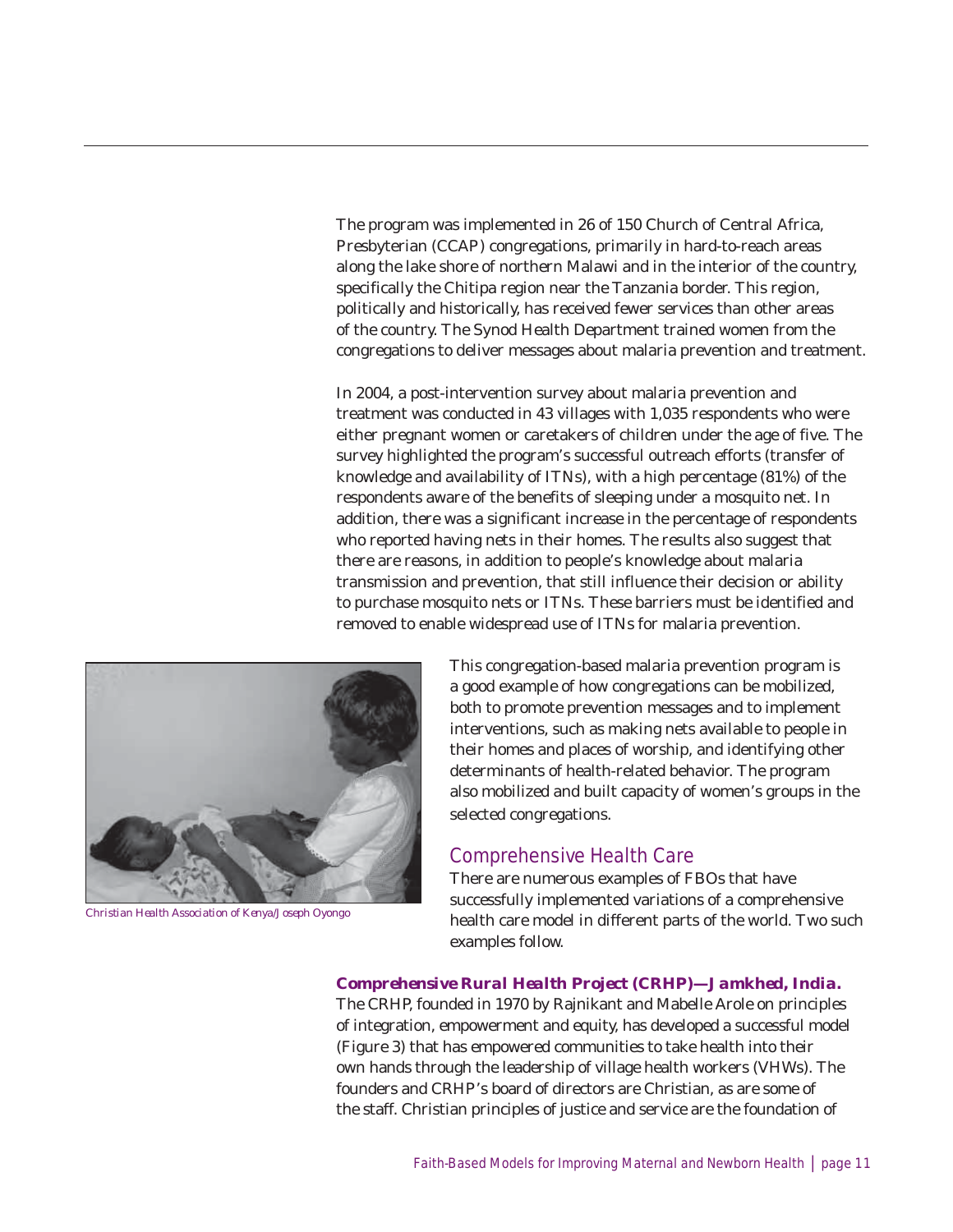CRHP's work, and provide an alternative model to the society's inequitable caste system. The Aroles set out to work with the poorest of India's poor and established themselves in Jamkhed, one of the most impoverished areas of Maharashtra. They have deliberately targeted their services to women, low castes and the destitute—India's most marginalized populations.



Over 30 years, more than 300 villages, with a combined population of 500,000, were eventually participating in the CRHP through the selection, training and support of VHWs, as well as through the formation of community-based organizations, such as farmers' clubs, women's clubs, adolescent girls' groups and other selfhelp groups. It was never intended that the project would stay permanently in any one village. As villagers

take on more responsibility and conditions improve in a particular village, active project work stops there and starts in a new village.

Currently, the CRHP covers 175 villages and also works in the tribal areas of Maharashtra, Arunachal Pradesh and Andhra Pradesh. The Aroles put into practice their belief that health is a fundamental human right, and the CRHP provides essential, socially acceptable, universally available, participatory and affordable health care, making it a sustainable, replicable and successful program.

The following components—in addition to the comprehensive and integrated approach to health—have made the CRHP a success:

- The VHW is a volunteer selected by her community, and acts as a local agent to promote positive health and social change. She is trained in basic health issues, community development and organization, communication skills and personal development by the CRHP training team. Many VHWs are also trained as skilled birth attendants.
- $\blacksquare$  The mobile health team (MHT) is composed of a nurse, social worker, doctor and paramedical workers. The team visits the project villages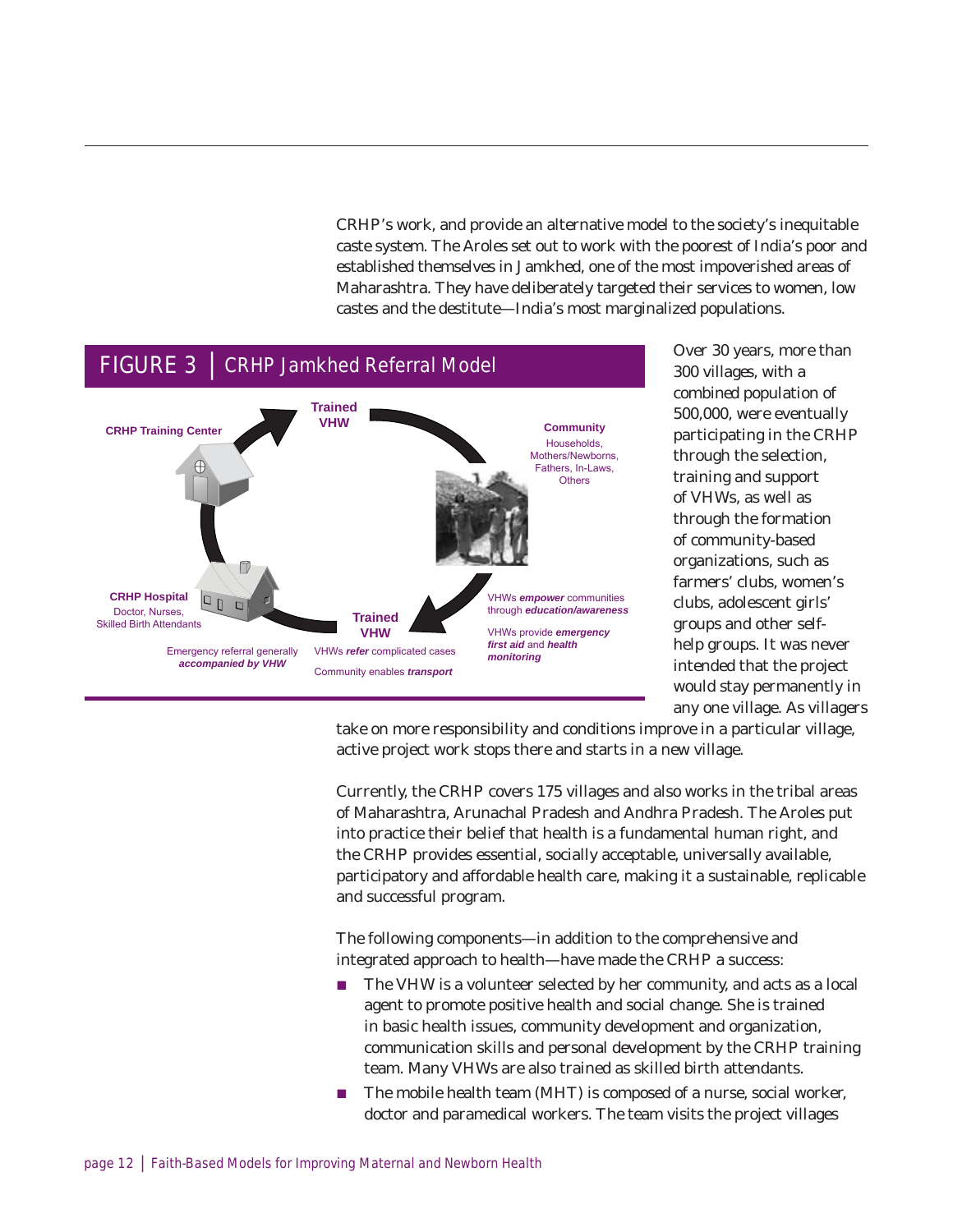periodically to provide support and facilitate development activities. The MHT also serves as the liaison between the village and health center.

- **Jamkhed Hospital is a secondary care facility. It provides low-cost, high**quality emergency, medical, surgical and outpatient care for the 1.5 million people in the surrounding area. Each year at the hospital, about 20,000 outpatients receive treatment, 250 high-risk/referred deliveries are managed and 400 surgical procedures are performed. The hospital acts as a referral center for health problems that cannot be handled by VHWs (Arole et al. 2005).
- $\blacksquare$  By 2005, the Institute for Training and Research in Community Health and Population had trained more than 2,000 international (representing nearly 100 countries) and 5,000 national health and development workers from the government, nongovernmental organizations (NGOs) and FBOs. The training institute continues to train both domestic and international health and development workers, and is affiliated with public health schools in England and Australia.
- $\blacksquare$  The project recognizes the importance of a multi-sectoral approach to improving health and provides support to the communities on agriculture, infrastructure, education and micro-finance, as well as other areas.
- The project has enabled close cooperation among community members from different castes, religions and economic backgrounds, and led to improved services and community members' ability to access services in the project villages.

The training of VHWs has been Jamkhed's most important activity. The VHWs are trained in Jamkhed to then work in their own villages. After their training is complete, only their travel expenses are covered when they

### FBO LEADERSHIP | The Aroles

Rajnikant and Mabelle Arole have received numerous awards in recognition of their work, including:

- 1988 Winner of the National Council of International Health Award (now known as the Global Health Council Award)
- 1990 Padma Bhushan National Award for Social Service, the highest civilian honor from the President of India
- $\blacksquare$  The Magsaysay Award—considered to be the Asian Nobel Prize
- 2004 Mother Teresa Memorial National Award for Social Justice

return to the project training center for problem-solving discussions and additional input. At the training center, the day begins with spiritual messages and prayers. Motivational and spiritual content forms a significant part of the center's learning methodology both during training and follow-up sessions.

The VHWs from villages where the project is no longer active continue to receive ongoing training and consultation as needed. The present 25 villages have been active for five to 10 years and are the foundation for training programs for people from other parts of India and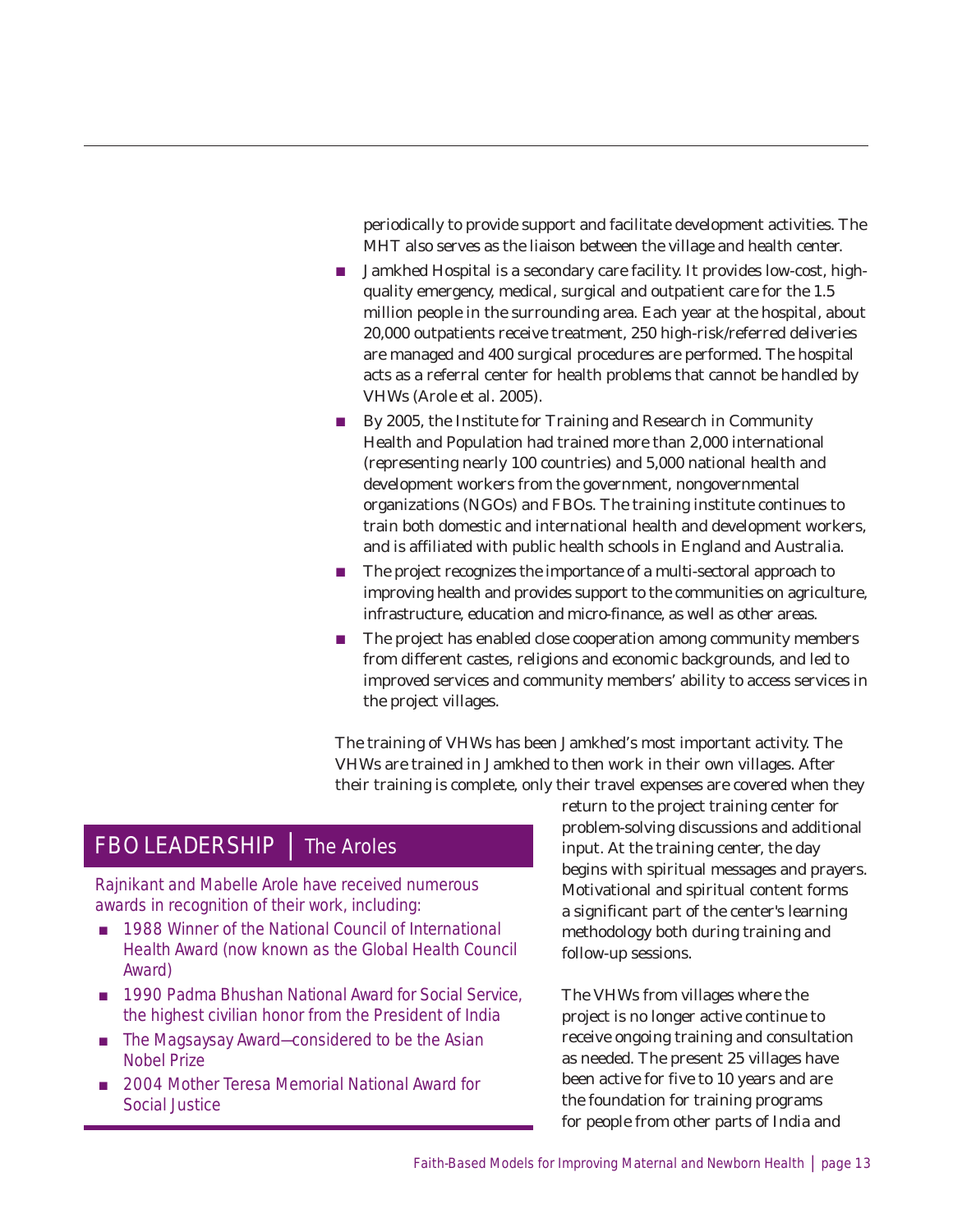| <b>TABLE 3</b><br><b>Impact of OKING ON KCY Health</b><br><b>Indicators in Project Villages</b>          |                         |                   |                      |  |
|----------------------------------------------------------------------------------------------------------|-------------------------|-------------------|----------------------|--|
| <b>YEAR</b>                                                                                              | 1971                    | 2004              | <b>INDIA</b><br>2004 |  |
| Infant mortality rate<br>n/1,000 live births                                                             | 176                     | 24                | 62                   |  |
| <b>Crude birth rate</b><br>n/1,000                                                                       | 40                      | 18.6              | 23.9                 |  |
| <b>Maternal health</b><br>Antenatal care<br>Safe delivery<br>(by trained VHWs)<br><b>Family planning</b> | 5%<br>$<5\%$<br>$< 1\%$ | 99%<br>99%<br>68% | 64%<br>43%<br>41%    |  |
| <b>Children under 5</b><br>Immunization (DPT/Polio)<br>Malnutrition (weight for age)                     | 5%<br>40%               | 99%<br>5%         | 70%<br>47%           |  |
| <b>Chronic diseases</b><br>Leprosy prevalence/1,000<br>TB prevalence/1,000                               | 4<br>18                 | < 0.1<br>4        | 0.24<br>4.1          |  |

Impact of CDHD on Key Health

#### *Source: Jamkhed Web site.*

other countries that want to start similar programs. The data in Table 3 are from the 25 active villages in the project (Jamkhed Web site).

A comparative study on emergency obstetric care in CRHP villages and two other successful projects in South Asia was carried out in 2001 (McCord et al. 2001) and concluded that CRHP project village communities are receiving appropriate and strong support and education from the VHWs. The study's authors wrote, "…while accessible hospital back-up for home delivery is essential, great progress toward reduction of maternal and perinatal mortality can be made long before a 90– 100% rate of hospital delivery is achieved."

#### *Strengths and Impact of Jamkhed*

Although the CRHP was not started by a church organization, but by two individuals of deep religious faith and care for humanity, several churches and FBOs—including Lutheran World Relief, The United Methodist Church, The

Presbyterian Church, USA and the Council of Evangelical Churches of Latin America—have embraced and helped implement this multi-sectoral and integrated model of health care in a number of countries in Africa, Latin America and Asia. The CRHP provides practical training (hands-on training in the project villages and the hospital) with active community involvement, focusing on classroom technical knowledge and development of values. Christian values of love, humility, hope, faith and compassion are nurtured and strengthened in all trainees.

The CRHP in Jamkhed has shown that a value-based approach to mobilizing community members is vital to successful community health care. Community groups help cut across social barriers and religious differences; work in partnership to make sure health services are available; and assess the local health situation, analyze the gaps and take necessary action. They also raise resources within the community and seek funding from government programs, bank loans and other micro-finance sources.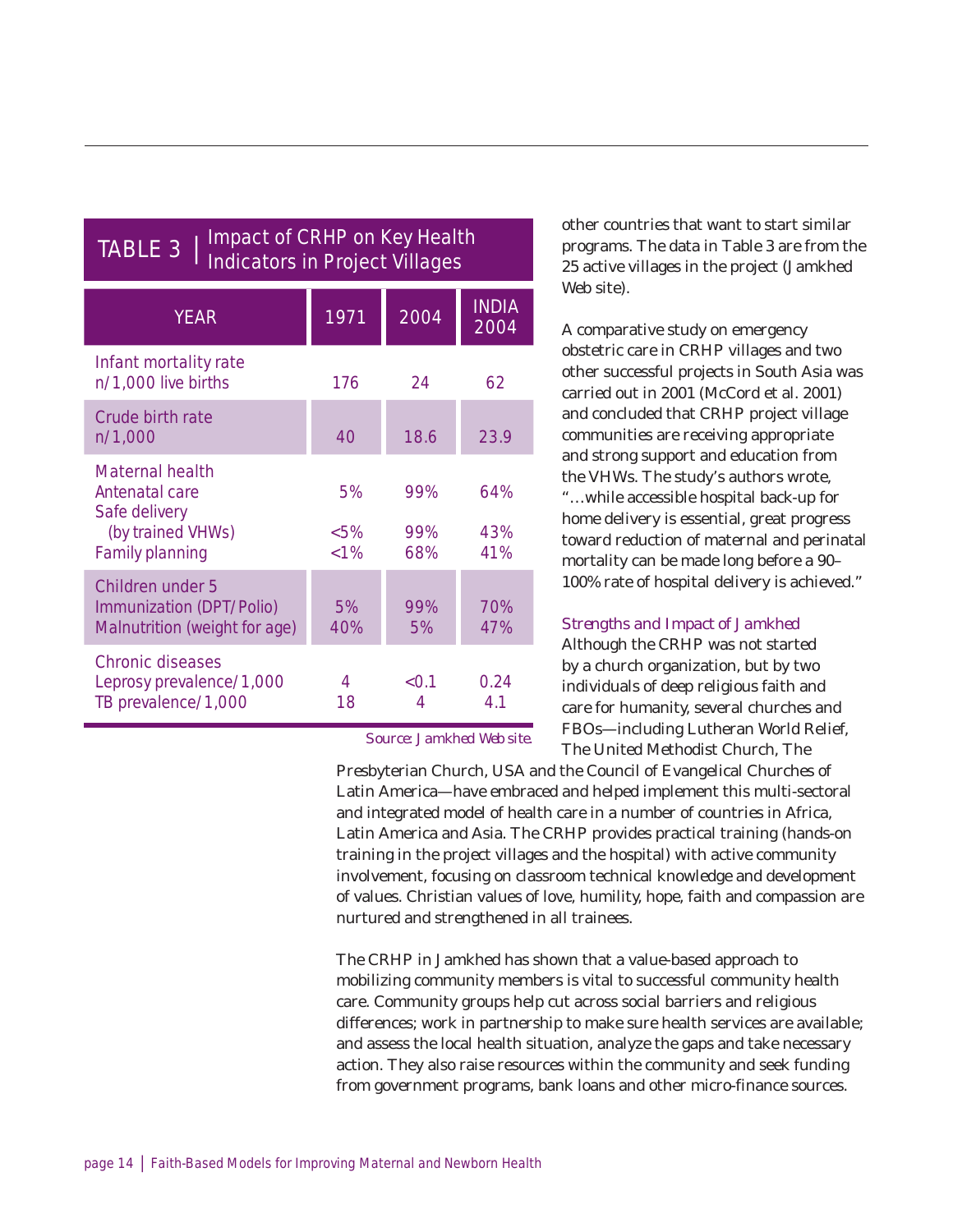The VHWs organize and mobilize communities by visiting households and passing on valuable health information. They also work directly with women's, youth and farmers' groups. Through community interaction,



*IMA World Health/Sarla Chand*

people are made aware that their actions—both as individuals and as a community—directly affect their health. They also learn about harmful cultural practices such as discrimination against women. The more information community members receive, the more they can make positive changes for their own health and that of their families.

In addition, when people have ailments that cannot be treated in the community, they are referred to the hospital. Hospital staff are trained to be skilled providers and to give care in a respectful manner. The welcoming and caring attitude of the hospital and mobile clinic staff encourages people to seek health care without delay.

The CRHP has improved maternal and child health in Jamkhed. It has:

- $\blacksquare$  Promoted a comprehensive approach to health and empowered the community to improve infrastructure, water quality, hygiene and the like through a multi-sectoral approach by changing its behavior and accessing its own resources, as well as developing capacity to access resources offered by the government, banks and NGOs.
- $\blacksquare$  Introduced participatory decision-making at the community level by encouraging community meetings in the village, and by working with the women's and youth groups separately to develop their skills so that they can participate fully in the community meetings.
- Empowered women—through transferring of health knowledge and enabling them to develop negotiation and decision-making skills—to take responsibility for their own and their families' health, as well as to access health care services promptly, as evidenced by positive changes in key health indicators.
- Mobilized the community to emphasize beneficial traditional practices and eliminate harmful ones.

The CRHP—primarily through word of mouth of its successes in transforming the health status of communities—has motivated hundreds of organizations to promote primary health care throughout India. Currently, 200 community-based programs in the NGO sector use the services of 100,000 female VHWs. In addition, the Government of India started the National Rural Health Mission (NRHM), chaired by the Prime Minister.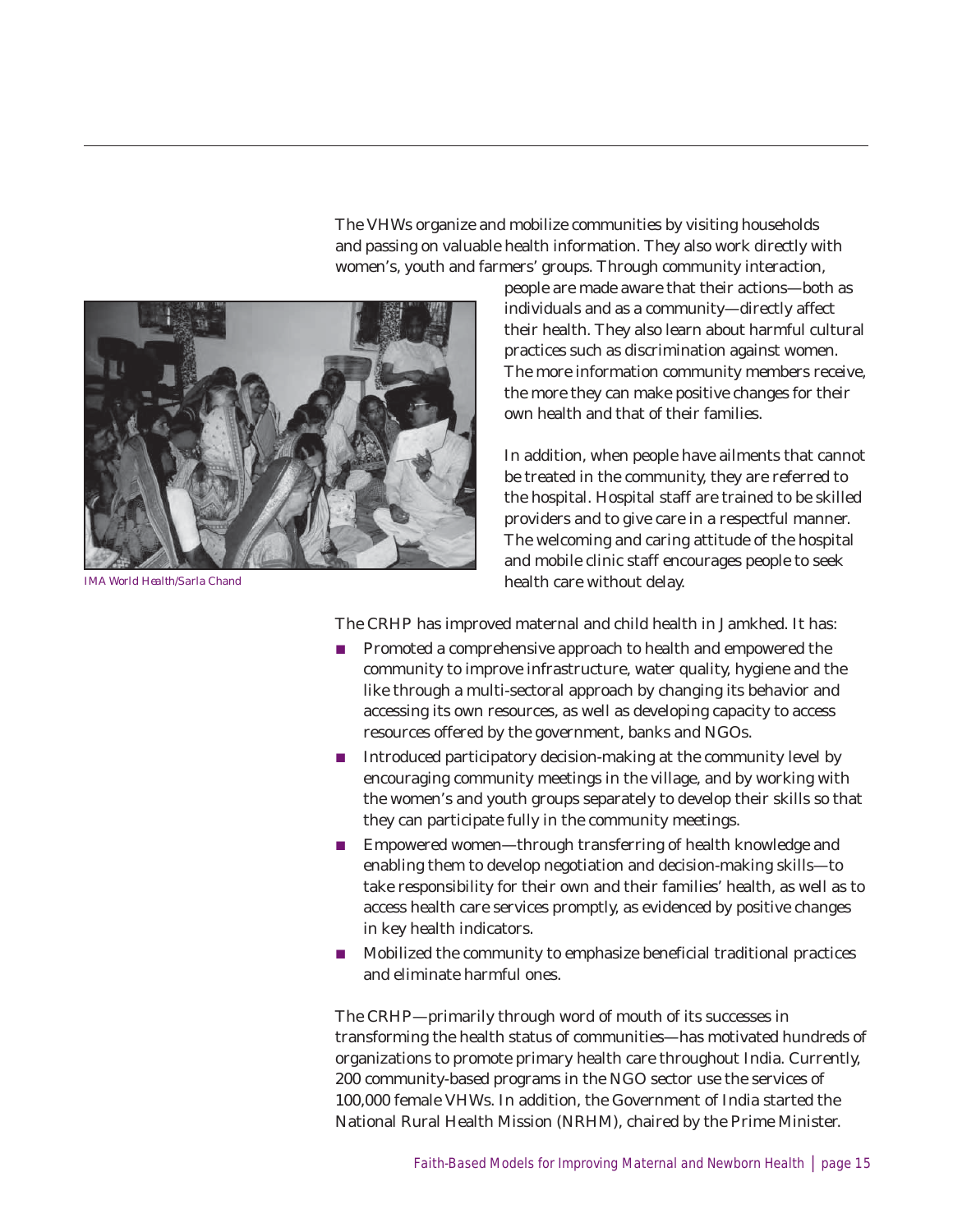The NRHM has adopted many of the elements of the CRHP model for this country-wide program.

The CRHP's influence has also expanded beyond India's borders. The United Methodist Church (UMC) has promoted the CRHP in Latin America, particularly in Bolivia, Brazil, Honduras and Venezuela. UMCtrained participants from Africa have promoted the CRHP approach in that country, and small programs in disenfranchised communities have sprung up—particularly in Angola, the Democratic Republic of Congo, Liberia, Mozambique, Sierra Leone and Zambia.

**SANRU Project—The Democratic Republic of Congo.** SANRU ("santé rurale" means rural health) is an example of a decentralized comprehensive health system—a partnership between the MOH and the Eglise du Christ au Congo (Congo Church of Christ) Medical Office (ECC-DOM). In the

### FBO LEADERSHIP | Dr. Kintaudi

Under the leadership of Dr. Ngoma Leon Kintaudi, who was named a Global Health Hero by *Time Magazine* in 2005, the original SANRU projects have evolved into the SANRU Program, and currently include a portfolio funded by USAID, the World Bank and the Global Fund, totaling more than \$10 million annually.

Democratic Republic of Congo, 50% of hospitals, including 62 Protestant church hospitals, are owned and managed by local churches. The ECC-DOM has provided leadership in the development of health zones for more than 30 years. For example, the ECC-DOM managed the Basic Rural Health SANRU I/II Projects (1981–1991) on behalf of the MOH and the U. S. Agency for International Development (USAID) to provide development assistance for 100 of Congo's 306 health zones (Kintaudi,

Minuku and Baer 1997). A typical health zone includes a population of 150,000 people, 200 villages and 20 health centers.

In 1975, the MOH, in consultation with churches and NGOs, adopted the concept of decentralized health zones and primary health care—eventually leading to the development of pilot health zones. Protestant and Catholic Church health services were the catalysts for this process. The mission hospitals of Vanga, Kimpese Karawa, Wembo Nyama and Nyankunde, for example, pioneered the concepts of community-based health care programs and pilot health zones. Their work became the foundation of a national health plan to create 300 health zones. By 1984, there were 87 functional health zones recognized by the MOH, 70% of which were co-managed by Protestant and Catholic health services (Baer 2007). Today, FBOs not only provide 50% of health services in the country, but also co-manage approximately 40% of the health zones.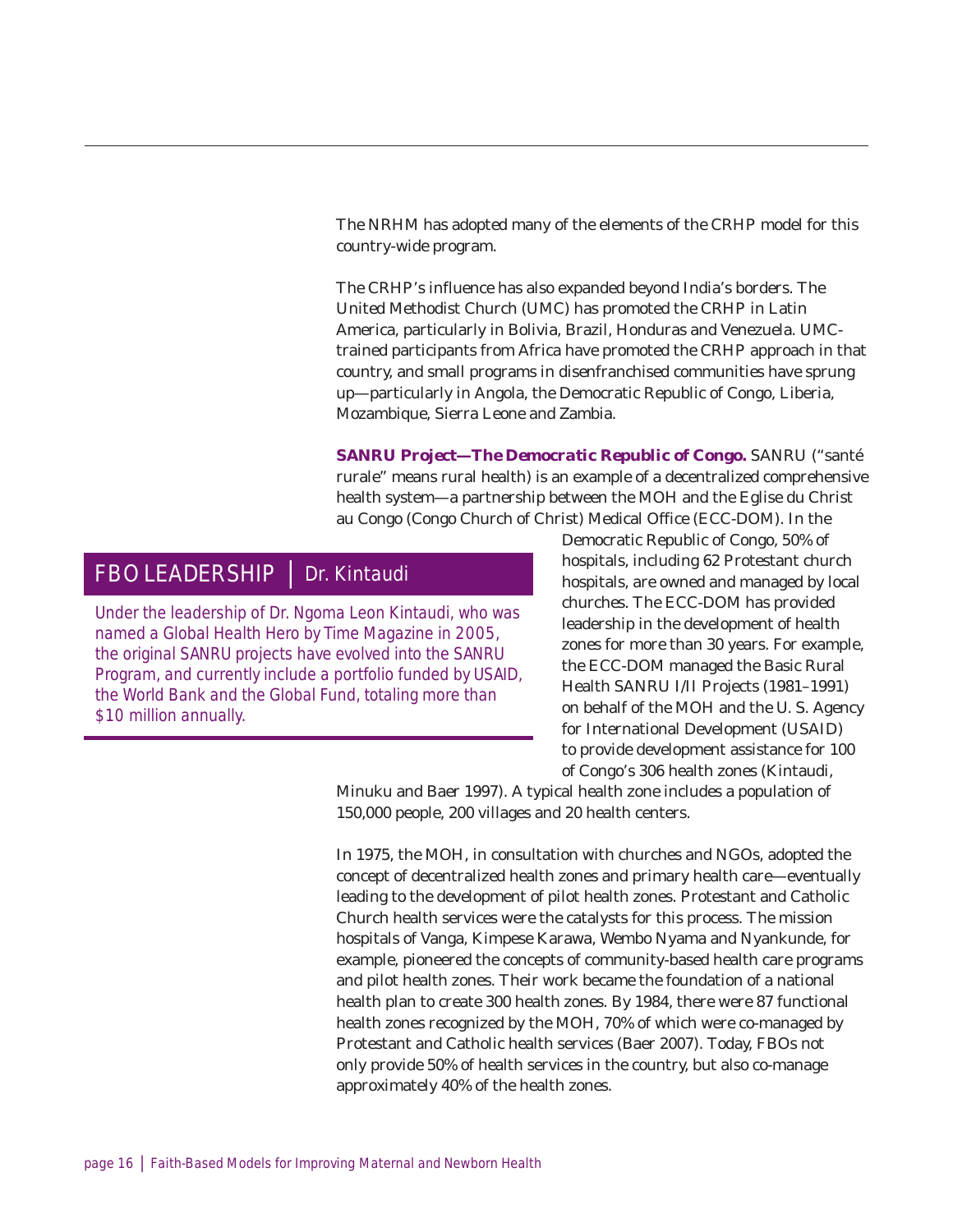The political unrest in the Congo in 1991 disrupted the development of health zones, but not the ECC-DOM's support to continue their important work. In 2000, the ECC-DOM partnered with IMA World Health and received funding for a SANRU III Project to begin rebuilding the health zone system. This Project strengthened primary health care interventions, which include the MOH's basic package of services (vaccinations, growth monitoring and ANC), and services for malaria, HIV/AIDS, nutrition/ vitamin A, water/sanitation and endemic diseases such as TB and onchocerciasis. IMA World Health has also leveraged supplemental funding from its members and other partners, including Pfizer, Merck and Abbott, to support the country's efforts to strengthen the health care system. These partnerships have resulted in more than \$15 million of in-kind assistance.

SANRU's integrated and systems-strengthening approach has resulted in major achievements. The approach is based on the framework of a threedimensional, integrated health system that includes: 1) primary health care interventions—activities selected in consultation with the community; 2) support components (e.g., financial sustainability, information systems, training and supervision) that facilitate the delivery of program interventions; and 3) capacity building at each level of the health system, including referral facilities, health system administration and the like. This approach includes a very practical "Appui Global," meaning global support, assistance package of approximately \$100,000 per year for priority interventions and support systems, for example, for routine vaccination programs, malaria and maternal health care.

The SANRU approach has been based on working with and through existing FBOs as partners with the MOH rather than as parallel competitors. The network of FBO hospitals and health centers is considered to be part of the public rather than private sector, and is fully integrated with health zones, which in many cases are co-managed by FBOs (Baer 2007).

SANRU's successful results in improving maternal and newborn care are shown in the figures and table that follow (Clemmer, Kintaudi and Minuku 2006).

As of September 2005, half a million ITNs have been distributed in SANRU Health Zones and more women and children are using them. A study in the health zone of Oicha, for example, demonstrated an important decrease in anemia, malaria cases, deaths, low birth weight and neonatal mortality (Baer 2007). However, much remains to be done in this area since malaria is still one of the leading health problems in the country.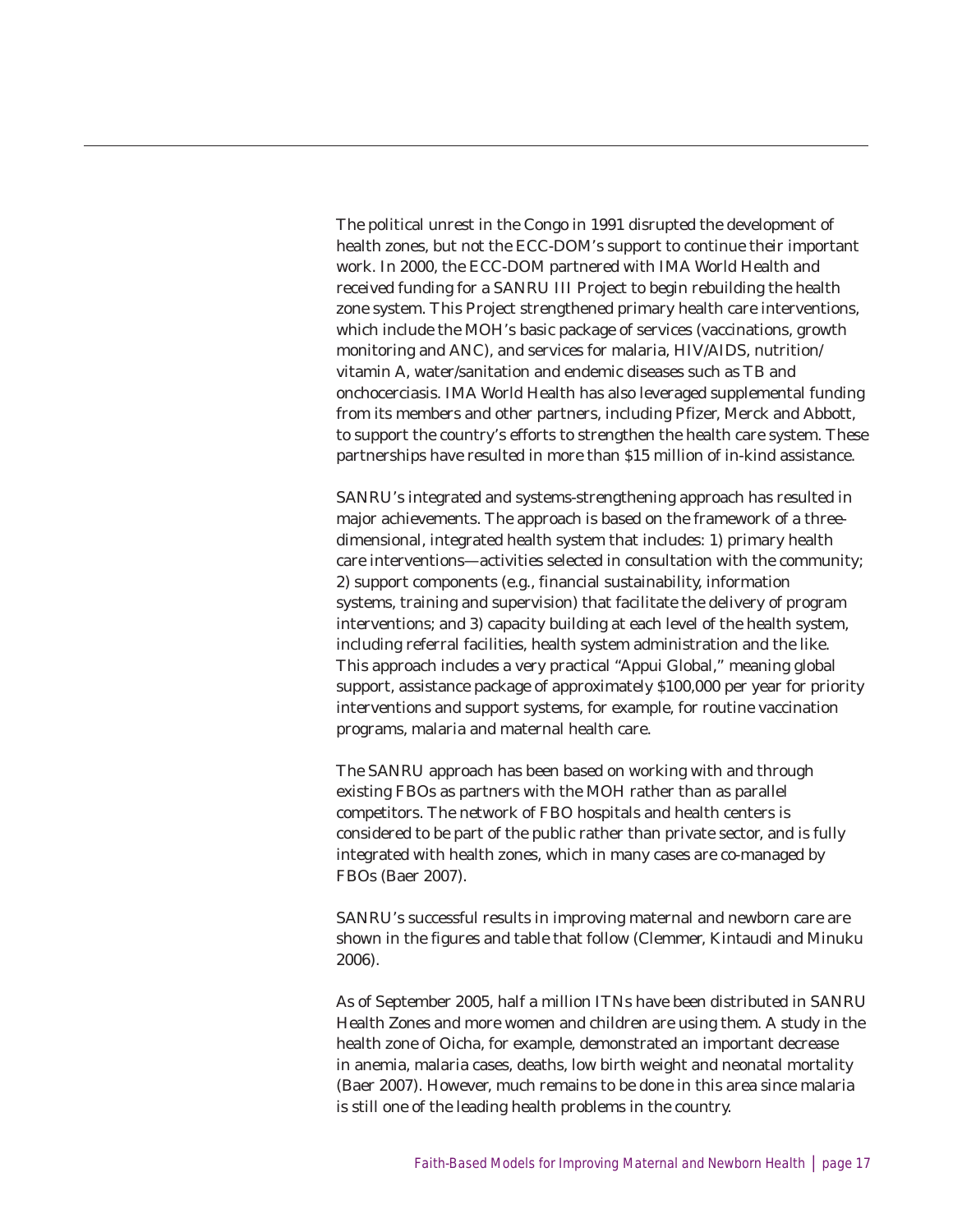### FIGURE 4  $\parallel$  Increase in Prenatal Care– SANRU-Assisted Health Zones

Percentage of population accessing CPN (prenatal) clinics in SANRU-assisted health zones from 2001 to mid-semester 2004 (50/56 health zones reporting)



### FIGURE 5 | Increase in Assisted Births-SANRU III Project

Births assisted by skilled birth attendants (SANRU III Project—2001–2005)



The SANRU story encompasses 25 years of learning. Important lessons learned from the SANRU III Project's evaluation provide a good summary of the key elements of SANRU's strategy and success over the years. They include the following (Miatudila, Kidinda-Shandungo and Baer 2006):

- FBO-managed health facilities should be treated as a public sector resource rather than a private sector resource.
- $\blacksquare$  FBOs and NGOs can establish important management precedents for developing health systems.
- Building health systems in collaboration with FBOs can result in accelerated development.
- $\blacksquare$  Decentralization in collaboration with FBOs requires administrative flexibility across geographic regions.
- $\blacksquare$  FBOs can play an important role in health systems management, in addition to health services provision.
- $\blacksquare$  FBO networks and umbrella groups can be effective coordinators of national programs and projects.
- $\blacksquare$  FBOs, unlike many private voluntary organizations or NGOs, are permanent resources that can contribute significantly to the sustainability of health systems in times of crisis.

In particular, SANRU's success illustrates the potential of FBOs and the important role that FBO networks like the ECC-DOM can play as grants managers for umbrella projects that are able to tap into funding from major donors.

page 18 | Faith-Based Models for Improving Maternal and Newborn Health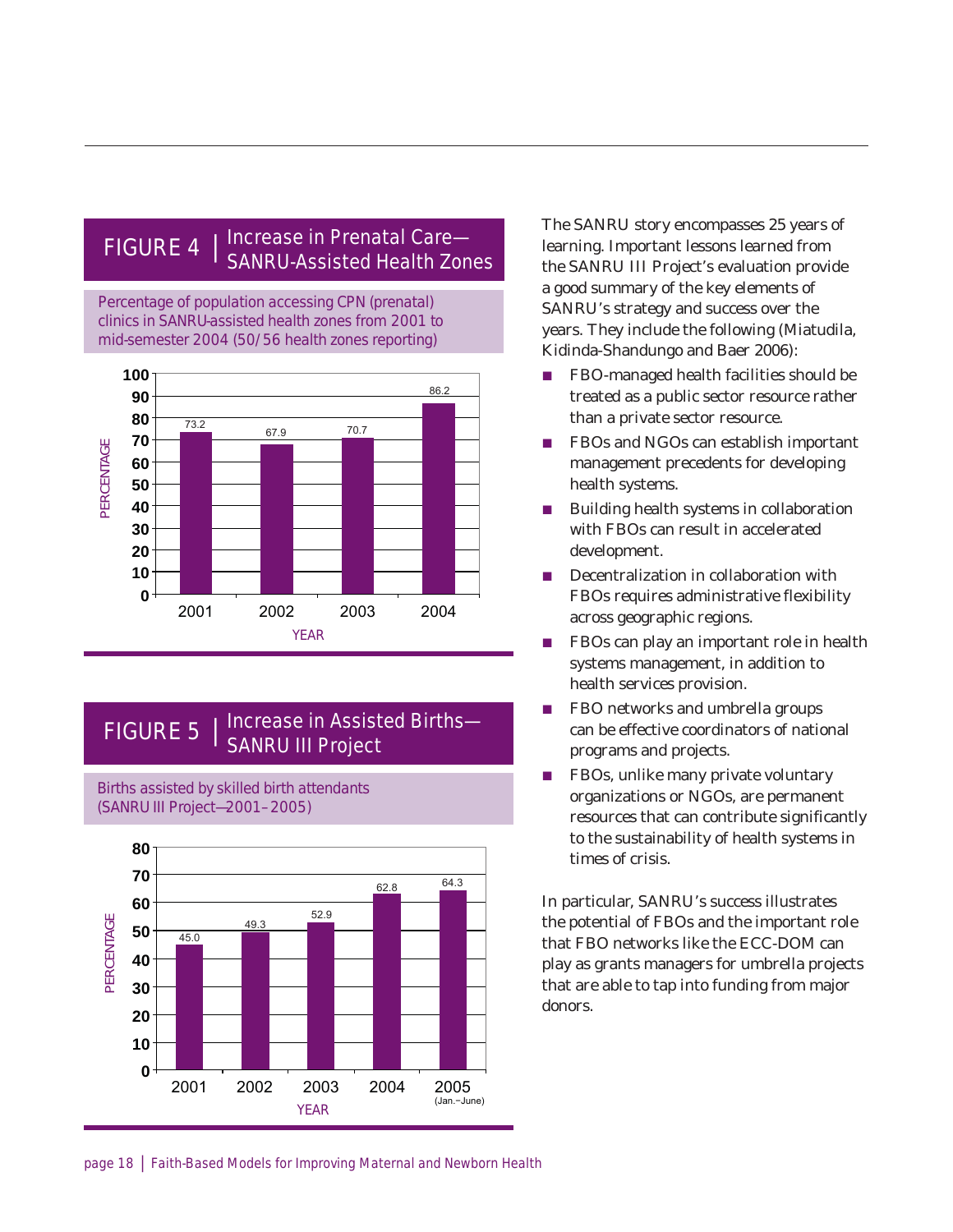### TABLE 4 | Significant Change in Critical Health Indicators after SANRU Program Interventions in the Oicha Health Zone, Democratic Republic of Congo

| <b>Health Indicators and Birth Outcomes</b> |       |         |          |  |  |
|---------------------------------------------|-------|---------|----------|--|--|
|                                             | 2003  | 2004    | Change   |  |  |
| Anemia in children under 5                  | 12.8% | 8.6%    | $-32.4%$ |  |  |
| Malaria cases in children under 5           | 51.9% | 33.6%   | $-35.2%$ |  |  |
| Deaths in children under 5                  | 1.1%  | 0.4%    | $-62.2%$ |  |  |
| Low birth weight                            | 22.8% | 17.0%   | $-25.4%$ |  |  |
| <b>Neonatal mortality</b>                   | 1.7%  | $1.1\%$ | $-22.8%$ |  |  |

## CONCLUSIONS

- A country's extensive networks of hospitals, health centers, dispensaries, pre-service training institutions, and community- and congregation-based FBO health programs are a valuable national asset, and provide a critical link in ensuring access to health care, especially for rural and marginalized populations. The examples in this brief illustrate that FBOs play a significant role in MNH care—providing clinical care, as well as critical outreach in the communities they serve. FBOs offer compassionate care through well-organized programs and facilities that are better equipped and managed than the public facilities. They also reach out to populations who otherwise would not have access to health care. However, FBO health care programs are in jeopardy because of increasing difficulties in recruitment and retention of skilled providers, especially in remote and difficult-to-reach areas.
- FBOs—both national FBO health networks and religious leaders—can be effective partners in developing sustainable systems. National faithbased health networks should be defined, recognized and promoted as not-for-profit public sector partners of MOHs, rather than as a private sector competitor. All development partners should promote this perspective, including donors, the ministries, NGOs and FBOs. It is an opportune time for governments, especially in Africa, donors and FBOs to review their health care funding policies and develop a system that has universal health care as its guiding principle.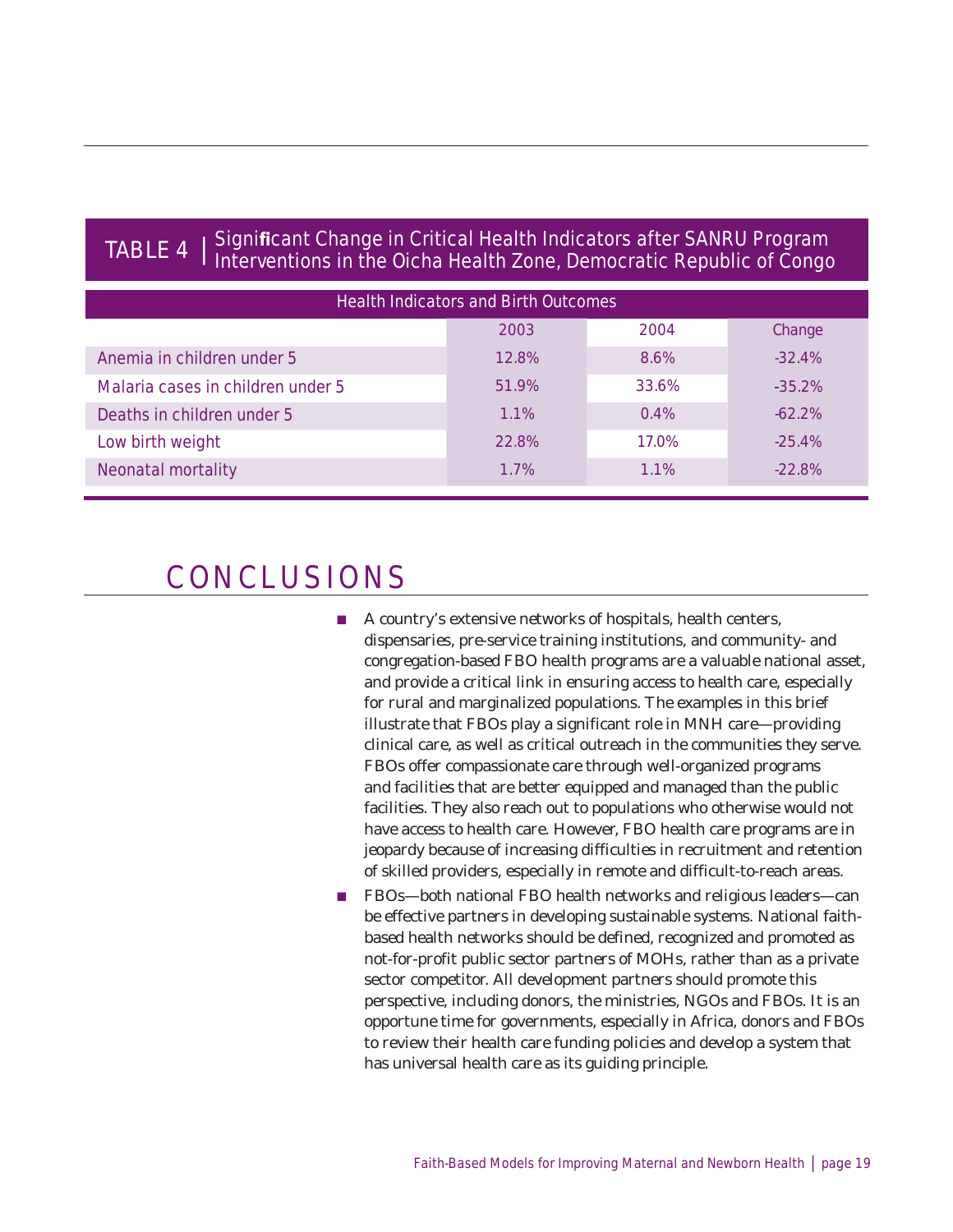- Some FBO-managed programs have access to limited funding to strengthen infrastructure—funding that is not available to government facilities. This funding can provide supplemental and complementary assistance to the development of health care systems. FBOs must be transparent about their support mechanisms and engage with their governments in partnerships built on trust and accountability.
- $\blacksquare$  The health networks of national FBOs can play a key role in the comanagement of decentralized umbrella health systems with the MOH, as is the case in the Democratic Republic of Congo. In some cases, these networks also serve as effective channels for the management of donor funding, as in Zambia. In most countries, FBO health networks, if engaged in training and resource allocation, can be effective partners of the MOH in bringing about positive changes in key health indicators.

## CHALLENGES

### The Importance of Public/ Private Partnerships

At the 2007 Partnership for Maternal, Newborn and Child Health forum in Tanzania, the Tanzanian Minister of Health shared his experience during the malaria epidemic in the Kagera region. There are 13 hospitals in the region, only two of which are run by the government. Many people who had malaria during the epidemic sought care at government facilities instead of going to nearby FBO hospitals because they could not afford to pay the nominal fee charged there. Meanwhile, the government hospitals were over capacity. The Minister stressed the importance of governments and FBOs working together to develop better systems so that people can access appropriate health care close to home.

In the 20th century, churches had a significant influence on the evolution of global health systems, strategies and priorities. Prior to governments taking charge of the health systems, it was the faith-based groups that led the establishment of health care systems and institutions. However, despite a myriad of health care providers, both in the public and private sectors, adequate and appropriate health care is still a distant dream for many around the world.

Experience has shown that FBOs play a significant role in health care delivery in many countries—especially those with limited resources—and are key to achievement of the Millennium Development Goals. Governments must commit to

working together with FBOs toward the common goal of achieving health care for all, recognizing that FBOs bring their unique experience and resources, including strong linkages with communities, to the table.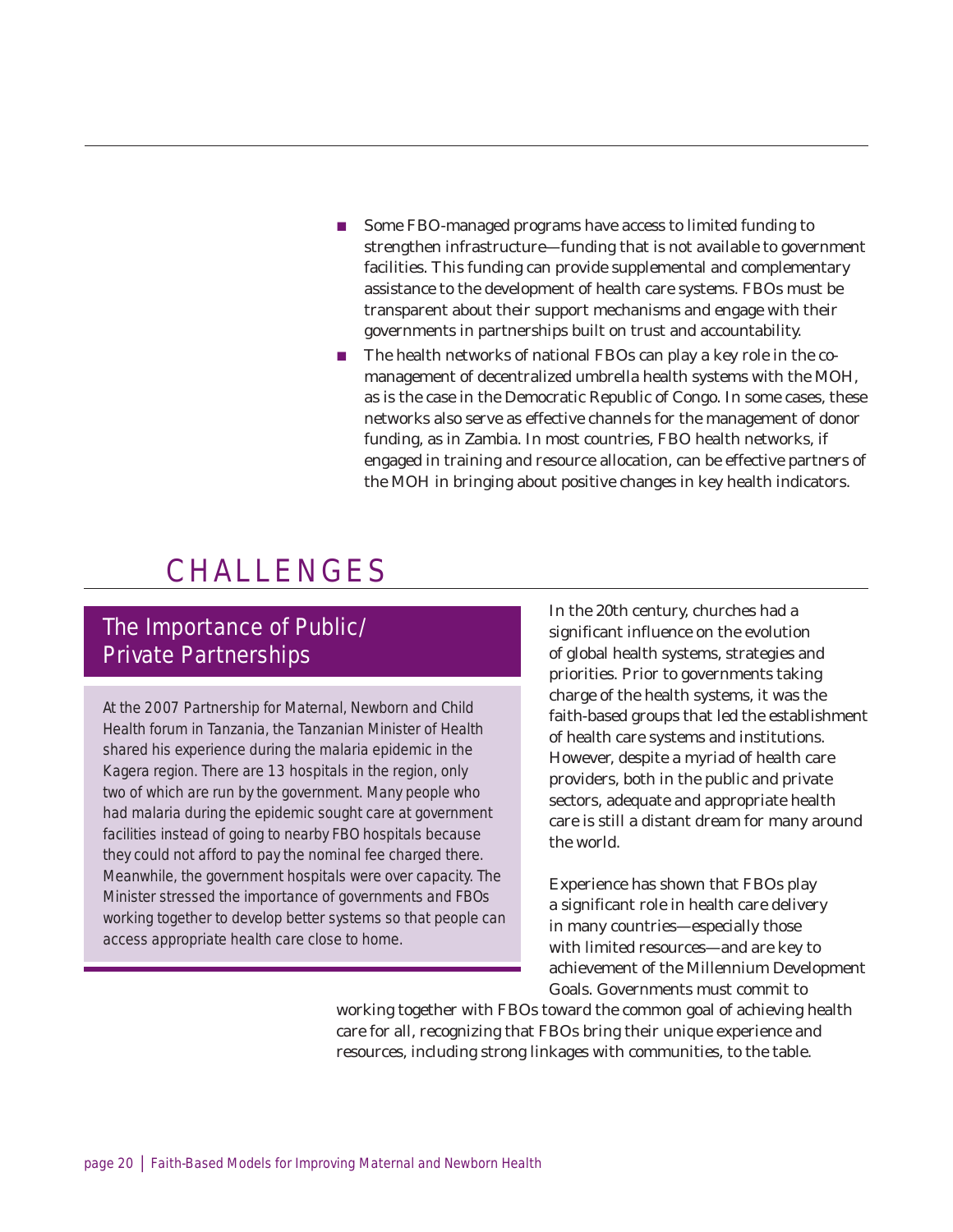### For Faith-Based Organizations

- Document and disseminate information through mapping, monitoring and evaluation, and publishing in professional journals.
- Strengthen partnerships among FBOs of all faiths with governments, international institutions, secular health agencies and other stakeholders.
- $\blacksquare$  Participate actively in national and global policy development and mechanisms for resource allocation and decision-making.
- Strengthen capacity in management, leadership development and financial stewardship.
- $\blacksquare$  Advocate for improved health care services for all through facility strengthening and equitable human resources recruitment and retention policies.
- $\blacksquare$  Strengthen values of justice, equity, medical ethics, care and compassion in the FBO health care system and integrate them within the country's health care system, while providing leadership in researching and practicing the spiritual dimensions of health.
- $\blacksquare$  Develop a resource base so that the poor and marginalized are not turned away because of an inability to pay for services.

#### For Policymakers

- Examine the potential of FBOs through health system assessments and planning at the country, regional, district or local level, especially the role of national FBO health networks.
- **Engage FBOs—through a participatory decision-making process—in** policy development; identification and distribution of resources; comanagement of health districts or health zones (e.g., the SANRU model in the Democratic Republic of Congo); and development of implementation plans that lead to a strong national health sector.
- **Promote development of a national strategic plan to encourage healthy** behaviors that utilizes the reach, holistic service, compassionate care, trust and sustainability of FBO providers and religious leaders to engage individuals, families and communities.
- $\blacksquare$  Endorse a joint decision-making process that strengthens and enables both public and FBO pre-service educational facilities to incorporate evidence-based concepts in their curricula.
- $\blacksquare$  Develop a national HR plan that implements human resources reforms that do not undermine the FBO health care networks, but strengthen the entire national health sector.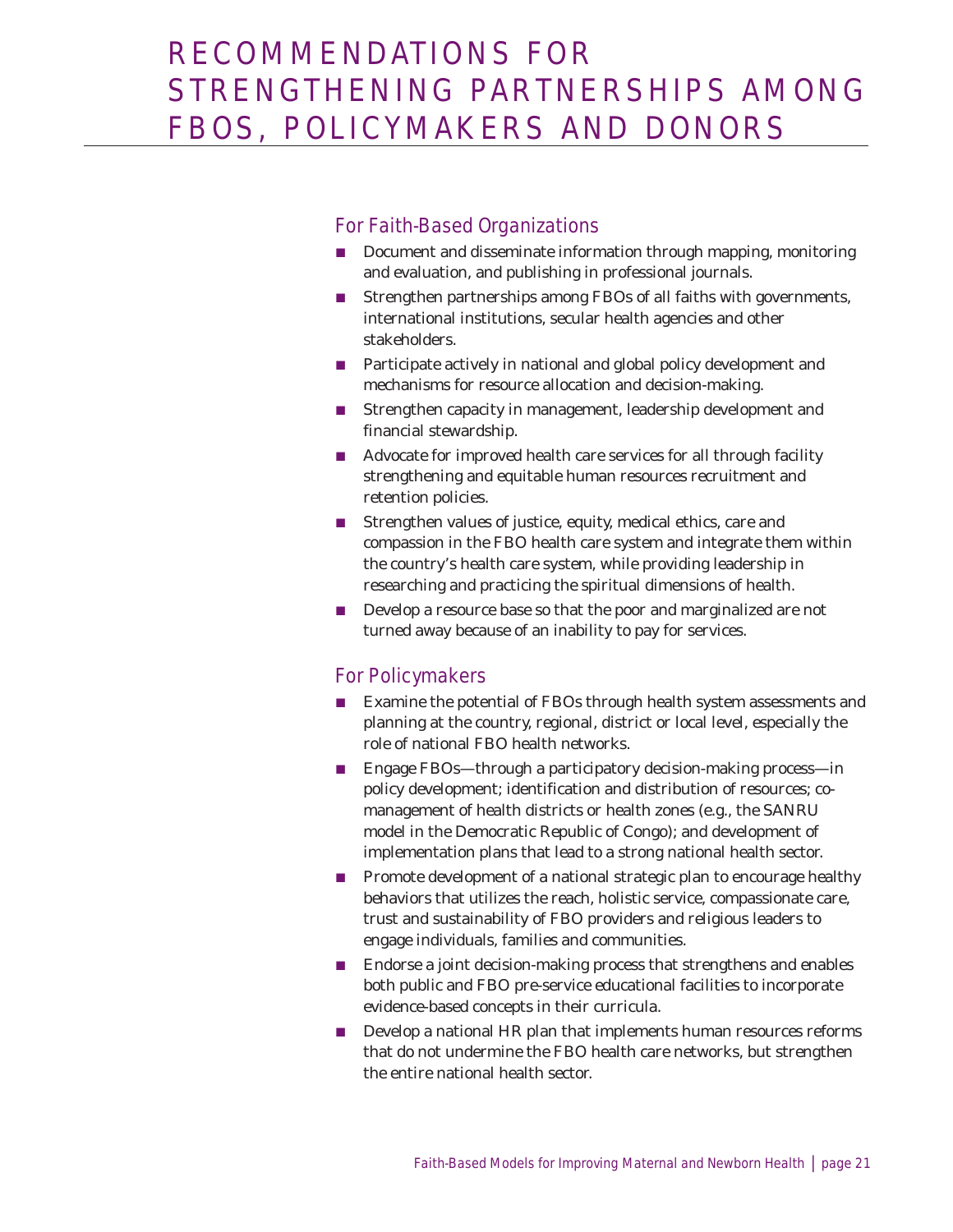#### For Donors

- Support MOHs to build capacity of national faith-based health networks (e.g., Christian Health Associations and various Islamic health networks) and help strengthen collaboration in the codevelopment and co-management of an integrated health system.
- **n** Increase funding for integrated MNH programs.
- $\blacksquare$  Support training, recruitment and retention of health professionals equally for governments and FBOs—thereby strengthening health care for all.
- Advocate with governments around the world on equitable recruitment policies that do not drain national assets from developing countries.
- Support MOH and FBO health networks to promote and deliver the holistic and integrated programs that are their strengths.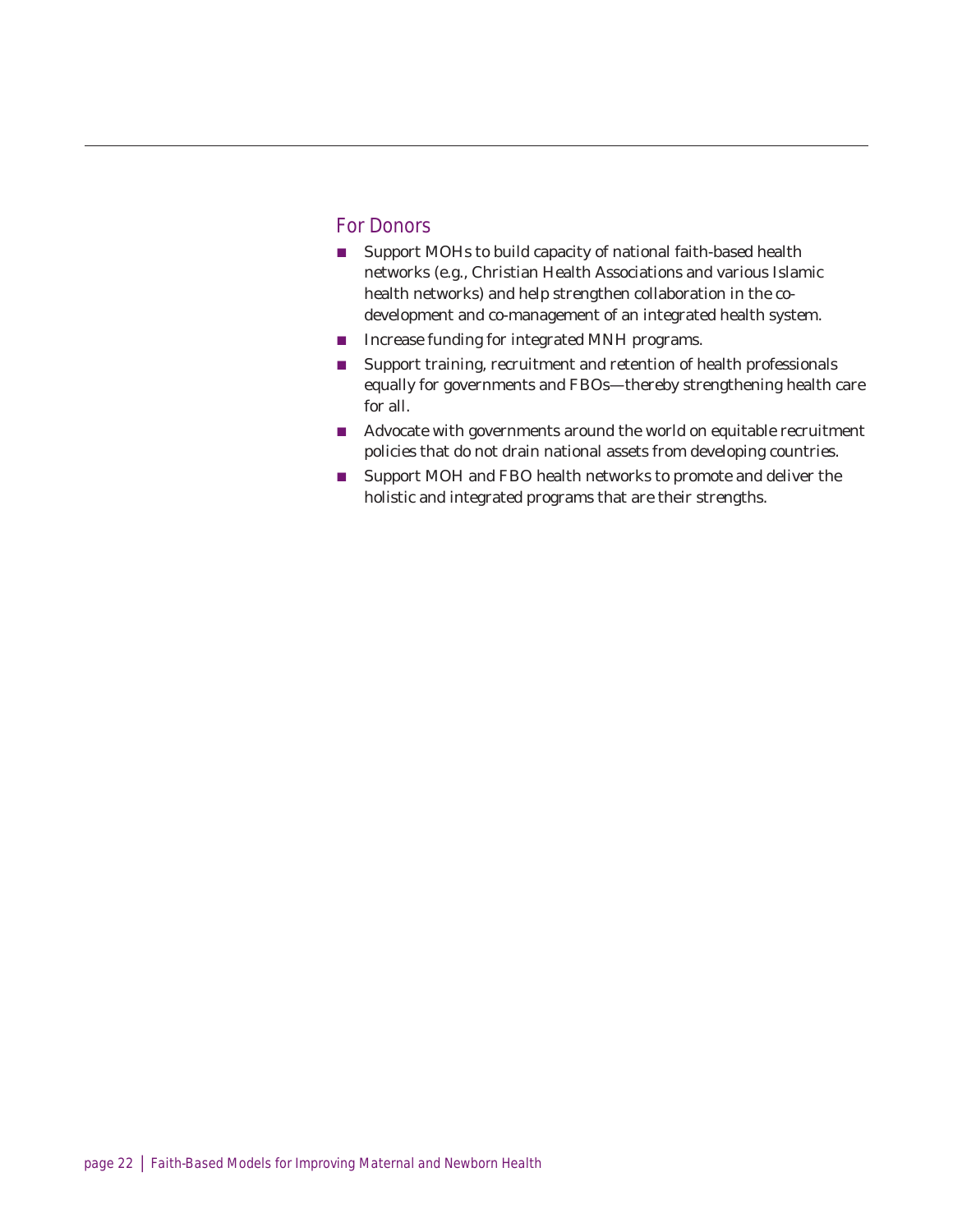## BIBLIOGRAPHY

Arole, R. et al. 2005. "Improving Women's Health through Appropriate Home Delivery, Comprehensive Rural Health Project (CRHP), Jamkhed, India." Presentation at the American Public Health Association Annual Meeting. Philadelphia, PA, 10–14 December.

Arole, R.S. and Arole, S.R. 2005. "Report on Comprehensive Rural Health Project, Jamkhed, India." At:http//www.jamkhed.org

Asante, K.O. 1998. *Sustainability of Church Hospitals in Developing Countries.* World Council of Churches: Geneva.

Baer, F. 2007. *FBO Health Networks and Renewing Primary Health Care.* At: http://renewingphc.org/fbos/FBOs\_and\_Renewing\_PHC.htm

Baer, F. 2005a. "FBO Healthcare Networks." Presentation at ACCESS Program FBO Seminar. Washington, D.C., 30 November.

Baer, F. 2005b. "Volunteers: Motivation, Multiplication and Faith—Forging Strategic Alliances with FBOs to Improve Maternal and Newborn Health." Presentation at ACCESS Program FBO Seminar. Washington, D.C., 30 November.

Chand, S. et al. 2001. *Abundant Living: Global Health and Christian Response-Ability.* General Board of Global Ministries, The United Methodist Church: Cincinnati, OH.

Clarke, G. 2007. Agents of transformation? Donors, faith-based organizations and international development. *Third World Quarterly* 28(1): 77–96.

Clemmer, W., Kintaudi, L. and Minuku, F. 2006. *SANRU III Final Report.* (October)

Dimmock, F.E. 2005. "Christian Health Associations in Africa." Presentation at the 2005 Christian Connections for International Health Annual Conference. Germantown, MD, 28–31 May.

Duale, S. 1994. "Witnessing the Evolution of Health Ministries in Zaire." Presentation at the Christian Connections for International Health Annual Conference.

Edward, A. et al. 2007. Examining the evidence of under-five mortality reduction in a community-based programme in Gaza, Mozambique. *Trans R Soc Trop Med Hyg* 101(8): 814–822.

Gates, C. (ed). 1997. *Health for All: A Congregational Health Ministries Resource.* Health and Welfare Ministries, General Board of Global Ministries, The United Methodist Church: Cincinnati, OH.

Gilson, L. and Mills, A. 1995. Health sector reforms in sub-Saharan Africa: Lessons of the last 10 years. *Health Policy* 32(1–3): 215–243.

Green, A. et al. 2002. A shared mission? Changing relationships between government and church health services in Africa. *Int J Health Plann Manag* 17(4): 333–353.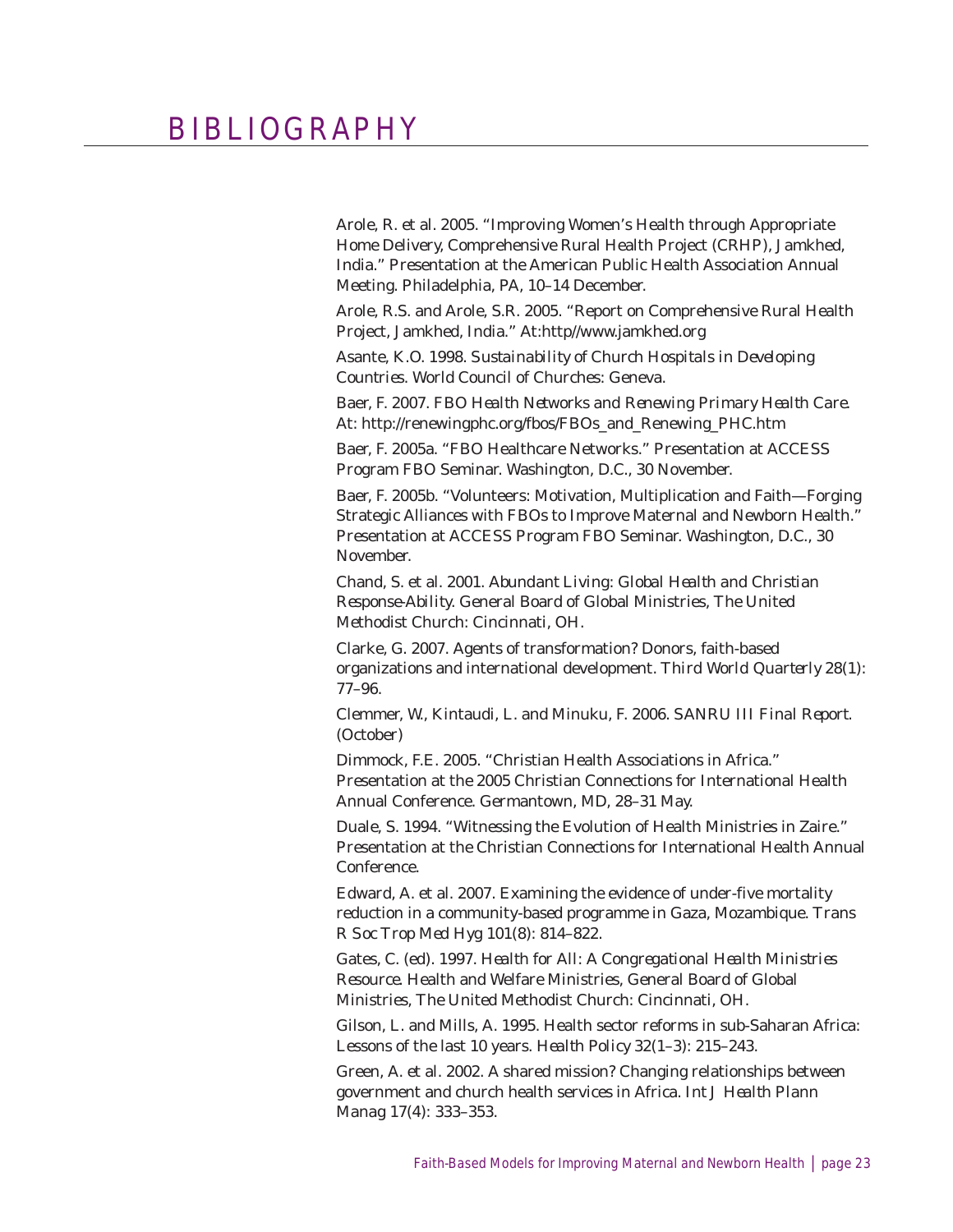Hasnain, M. 2005. "The Role of Faith-Based Organizations in Improving Muslim Women's Health: Opportunities and Challenges." Presentation at ACCESS Program FBO Seminar. Washington, D.C.

Jamkhed Project. n.d. *Comprehensive Rural Health Project: Jamkhed, India*. Maharashtra, India. (Pamphlet)

Jamkhed Web site. n.d. At: http://www.jamkhed.org

Kibuli [Uganda] Hospital. 2005. *Annual Report.*

Kintaudi, L., Minuku, F. and Baer, F. 1997. *A Short History of the ECC-DOM Faith-Based Health Network in DR Congo.* At: http://sanru.org/ reports/ECC-DOM\_A\_Brief\_History.doc

Lall, S. 1999. Hope and healing through comprehensive community-based primary health care. *New World Outlook* (The United Methodist Church). (March–April)

Matomora, M.K.S. 1995. The district health systems approach. *Contact* 143: 7–14.

McCord, C. et al. 2001. Averting maternal death and disability: Efficient and effective emergency obstetric care in a rural Indian community where most deliveries are at home; Comprehensive Rural Health Project, Jamkhed, Ahmednagar District, Maharashtra, India. *Int J Gynaecol Obstet* 75: 297–307.

Miatudila, M., Kidinda-Shandungo, J. and Baer, F. 2006. *SANRU III Final Evaluation*. (March)

Minuku, F. et al. 2007. "Malaria, Care Seeking and Impact of SANRU." At: http://sanru.org/reports/Malaria,%20Care%20seeking%20and%20Impact%20 of%20SANRU.ppt#257,1,Malaria, Care seeking and Impact of SANRU

Uganda Bureau of Statistics (UBOS) and ORC Macro. 2001. *Uganda Demographic and Health Survey 2000–2001.* UBOS and ORC Macro: Calverton, MD.

World Health Organization (WHO). 2007. "Faith-based organizations play a major role in HIV/AIDS care and treatment in sub-Saharan Africa." At: http://www.who.int/hiv/mediacentre/news66/en/

World Health Organization (WHO). 2004. *A Strategic Framework for Malaria Prevention and Control during Pregnancy in the African Region*. Brazzaville: WHO Regional Office for Africa: Brazzaville.

World Health Organization (WHO) and ACCESS Program. 2006. *Assessment of MIPESA Country Experiences in the Adoption and Implementation of Malaria in Pregnancy Policies: Including Best Practices and Lessons Learned*. WHO and ACCESS.

World Relief. 2004. *A Guide to Mobilizing Community-Based Volunteer Health Educators: The Care Group Difference*. World Relief: Baltimore, MD.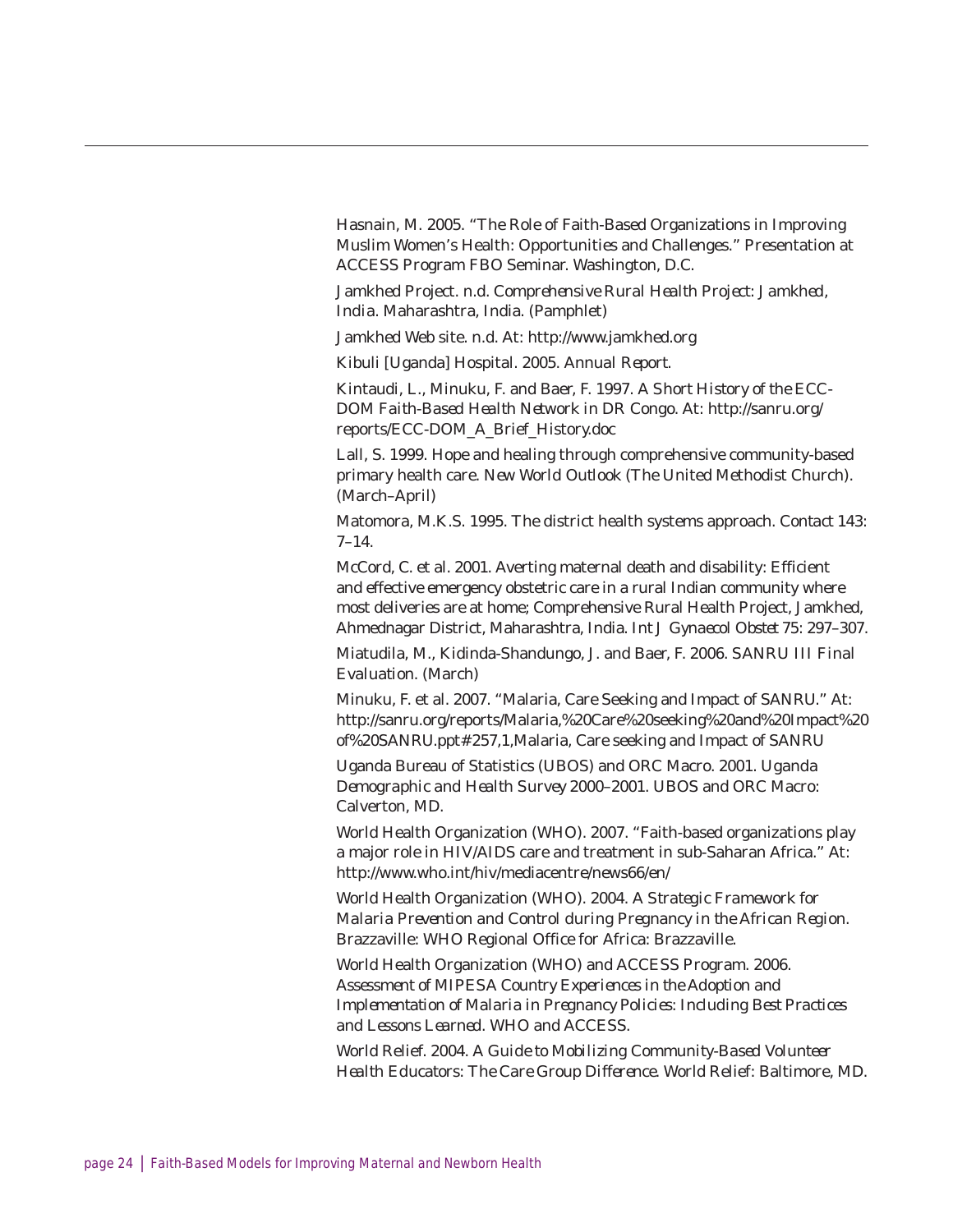#### FOR INFORMATION:

The ACCESS Program **JHPIEGO** 1615 Thames Street Baltimore, MD 21231-3492 Tel: 410.537.1800 www.accesstohealth.org

#### OUTSIDE COVER PHOTO CREDITS *(from left to right)*:

DEMOCRATIC REPUBLIC OF CONGO: A nurse with a newborn. *IMA World Health*

DEMOCRATIC REPUBLIC OF CONGO: A happy mother and her newborn. *IMA World Health*